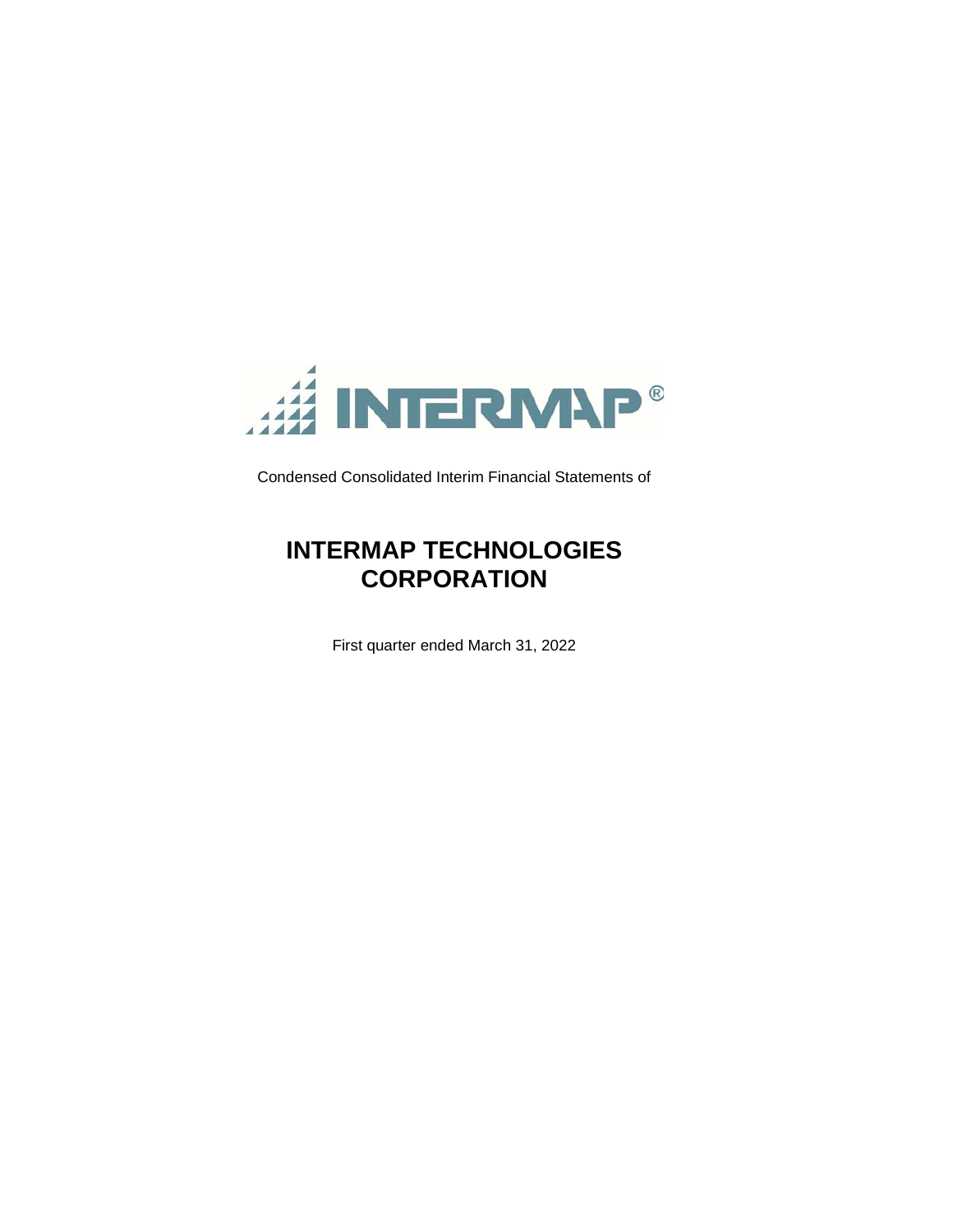# **Management's Discussion and Analysis**

For the quarter ended March 31, 2022

For purposes of this discussion, "Intermap"' or the "Company" refers to Intermap Technologies<sup>®</sup> Corporation and its subsidiaries.

This management's discussion and analysis (MD&A) is provided as of May 16, 2022 and should be read together with the Company's unaudited Condensed Consolidated Interim Financial Statements and the accompanying notes for the three months ended March 31, 2022 and the audited Consolidated Financial Statements as at December 31, 2021 and 2020, together with the accompanying notes. The results reported herein have been prepared in accordance with International Financial Reporting Standards (IFRS) and, unless otherwise noted, are expressed in United States dollars.

The Condensed Consolidated Interim Financial Statements have been prepared on a going concern basis in accordance with IFRS. The going concern basis of presentation assumes the Company will continue to operate for the foreseeable future and will be able to realize its assets and discharge its liabilities in the normal course of business.

The Condensed Consolidated Interim Financial Statements do not reflect adjustments that would be necessary if the going concern assumption were not appropriate. If the going concern basis were not appropriate for these financial statements, then adjustments would be necessary to the carrying amounts of assets and liabilities, the reported expenses and the classifications used in the statements of financial position.

Additional information relating to the Company, including the Company's AIF, can be found on the Company's website at www.intermap.com and on SEDAR at www.sedar.com.

## **NON-IFRS MEASURES**

This MD&A makes reference to certain non-IFRS measures such "EBITDA" and "Adjusted EBITDA". These non-IFRS measures are not recognized, defined or standardized measures under IFRS. The Company's definition of EBITDA and Adjusted EBITDA will likely differ from that used by other companies and therefore comparability may be limited. EBITDA and Adjusted EBITDA should not be considered a substitute for or in isolation from measures prepared in accordance with IFRS. These non-IFRS measures should be read in conjunction with the Company's audited Consolidated Financial Statements and the accompanying notes for the years ended December 31, 2021 and 2020. Readers should not place undue reliance on non-IFRS measures and should instead view them in conjunction with the most comparable IFRS financial measures. See the reconciliation of EBITDA and Adjusted EBITDA to the most comparable IFRS financial measure in the Reconciliation of Non-IFRS Measures section of this MD&A.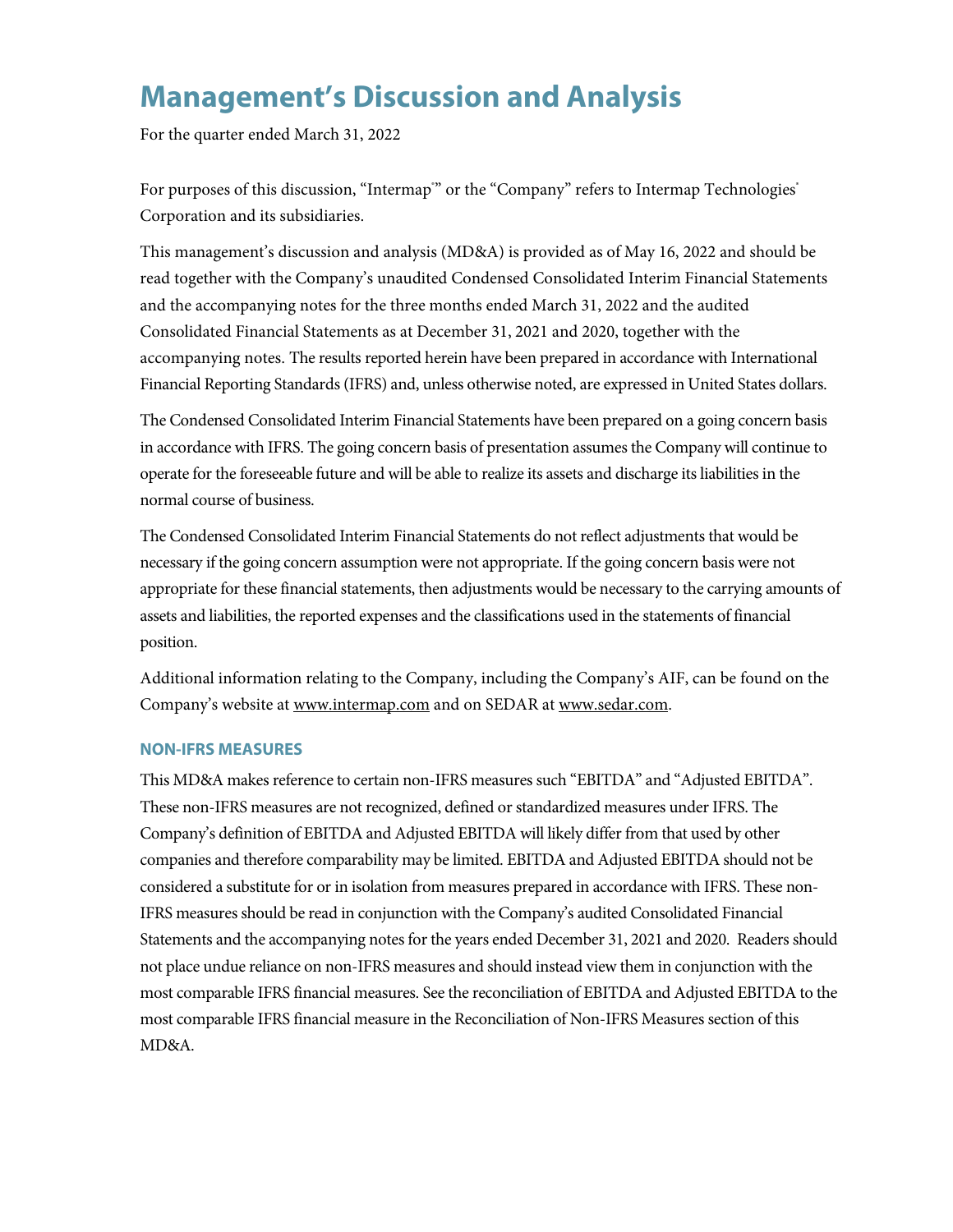## **FORWARD-LOOKING STATEMENTS**

In the interest of providing the shareholders and potential investors of Intermap Technologies<sup>®</sup> Corporation ("Intermap" or the "Company") with information about the Company and its subsidiaries, including management's assessment of Intermap's and its subsidiaries' future plans, operations and financing alternatives, certain statements and information provided in this MD&A constitute forward-looking statements or information (collectively, "forward-looking statements"). Forward-looking statements are typically identified by words such as "may", "will", "should", "could", "anticipate", "expect", "project", "estimate", "forecast", "plan", "intend", "target", "believe", and similar expressions suggesting future outcomes, and includes statements that actions, events, or conditions "may," "would," "could," or "will" be taken or occur in the future. These forward-looking statements may be based on assumptions that the Company believes to be reasonable based on the information available on the date such statements are made, such statements are not guarantees of future performance and readers are cautioned against placing undue reliance on forward-looking statements. By their nature, these statements involve a variety of assumptions, known and unknown risks and uncertainties, and other factors which may cause actual results, levels of activity, and achievements to differ materially from those expressed or implied by such statements. The forwardlooking information contained in this MD&A is based on certain assumptions and analysis by management of the Company in light of its experience and perception of historical trends, current conditions and expected future development and other factors that it believes are appropriate.

The material factors and assumptions used to develop the forward-looking statements herein include, but are not limited to, the following: (i) there will be adequate liquidity available to the Company to carry out its operations; (ii) payments on material contracts will occur within a reasonable period of time after contract completion; (iii) the continued sales success of Intermap's products and services; (iv) the continued success of business development activities; (v) there will be no significant delays in the development and commercialization of the Company's products; (vi) the Company will continue to maintain sufficient and effective production and software development capabilities to compete on the attributes and cost of its products; (vii) there will be no significant reduction in the availability of qualified and cost-effective human resources; (viii) the continued existence and productivity of subsidiary operations; (ix) demand for geospatial related products and services will continue to grow in the foreseeable future; (x) there will be no significant barriers to the integration of the Company's products and services into customers' applications; (xi) the Company will be able to maintain compliance with applicable contractual and regulatory obligations and requirements, (xii) superior technologies/products do not develop that would render the Company's current product offerings obsolete, and (xiii) expected impact of the novel coronavirus (COVID-19) pandemic on the Company's future operations and performance.

Intermap's forward-looking statements are subject to risks and uncertainties pertaining to, among other things, cash available to fund operations, availability of capital, revenue fluctuations, nature of government contracts, economic conditions, loss of key customers, retention and availability of executive talent, competing technologies, continued listing of its common shares on the Toronto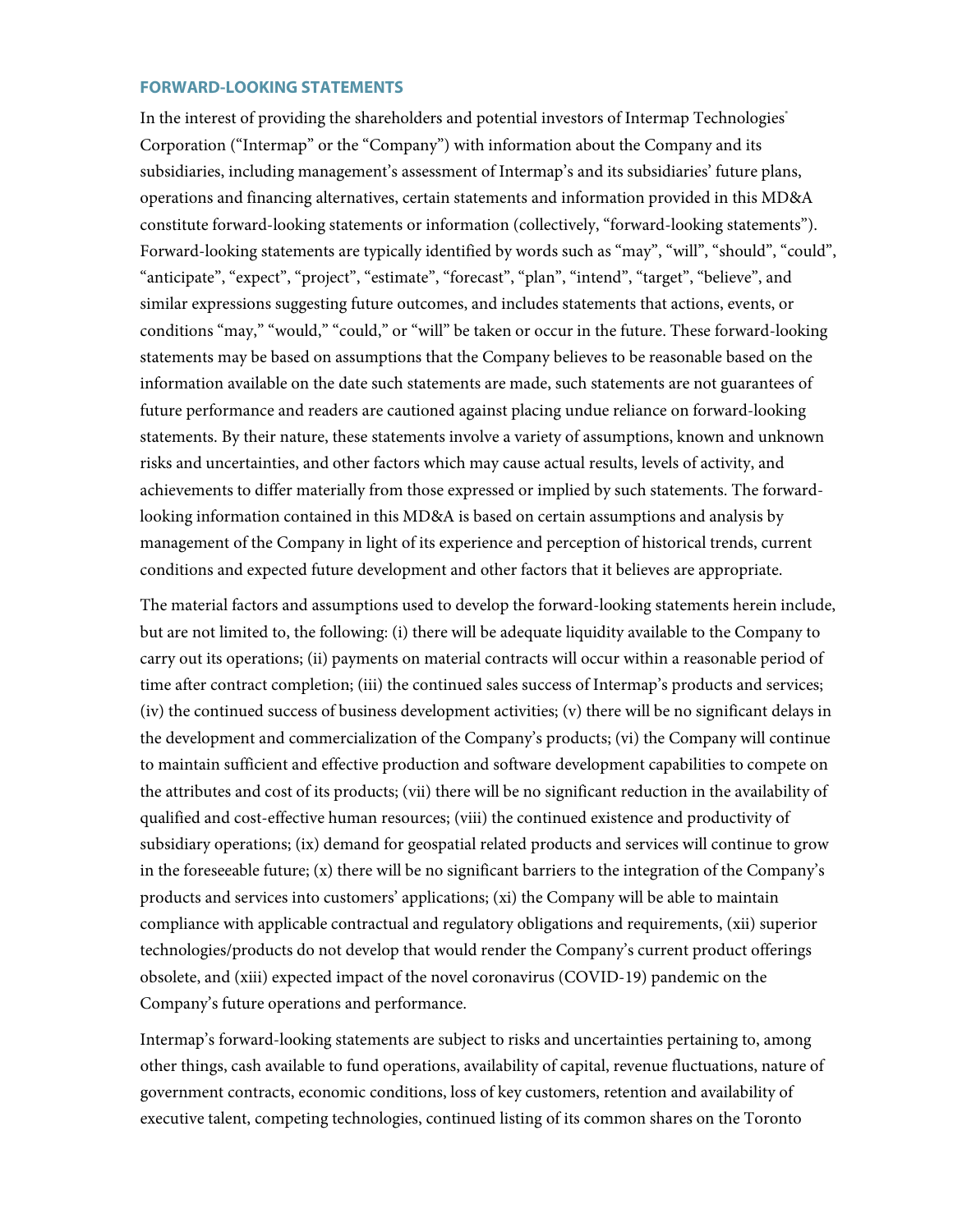Stock Exchange or equivalent exchange, common share price volatility, loss of proprietary information, software functionality, internet and system infrastructure functionality, information technology security, breakdown of strategic alliances, and international and political considerations, including but not limited to those risks and uncertainties discussed under the heading "Risk Factors" in the annual MD&A and the Company's other filings with securities regulators. Any one or more of the foregoing factors may be exacerbated by the ongoing COVID-19 pandemic and may have a significantly more severe impact on the Company's business, results of operations and financial condition than in the absence of such pandemic.

We are closely monitoring the ongoing and future potential effects of the COVID-19 pandemic on our operations and financial performance; however, the impacts of the pandemic continue to develop and evolve, and their full extent is difficult to predict at this time. We are conducting business with substantial modifications to employee work locations and travel, along with substantially modified interactions with customers. Proceeds from the government assistance programs in the United States and Canada have helped the Company to retain critical talent during this challenging time. We will continue to monitor the impact of the COVID-19 pandemic on all aspects of our business, including customer purchasing decisions, and may take further actions that alter our business operations. The impact of the COVID-19 pandemic on our operational and financial performance will depend on certain developments, including the duration and spread of the virus, the further impact on our customers and our sales cycles, the impact on business development and marketing activities, and further delays in customer projects and activities, all of which are uncertain and cannot be predicted. Due to our subscription-based business model for commercial customers and long sales cycle for government customers, the impact may not be fully reflected in our operations until future periods.

The impact of any one risk, uncertainty, or factor on a particular forward-looking statement is not determinable with certainty as these are interdependent, and the Company's future course of action depends on Management's assessment of all information available at the relevant time. Except to the extent required by law, the Company assumes no obligation to publicly update or revise any forwardlooking statements made in this MD&A, whether as a result of new information, future events, or otherwise. All subsequent forward-looking statements, whether written or oral, attributable to the Company or persons acting on the Company's behalf, are expressly qualified in their entirety by these cautionary statements.

## **BUSINESS OVERVIEW**

Intermap is a global geospatial intelligence company, creating a wide variety of geospatial solutions and analytics for its customers. Intermap is a premier worldwide provider of geospatial data solutions.

Intermap currently generates revenue from three primary business activities, composed of (i) data acquisition and collection, using proprietary radar sensor technologies; (ii) value-added data products and services, which leverage the Company's proprietary NEXTMap<sup>+</sup> database, together with proprietary software and fusion technologies; and (iii) commercial applications and solutions,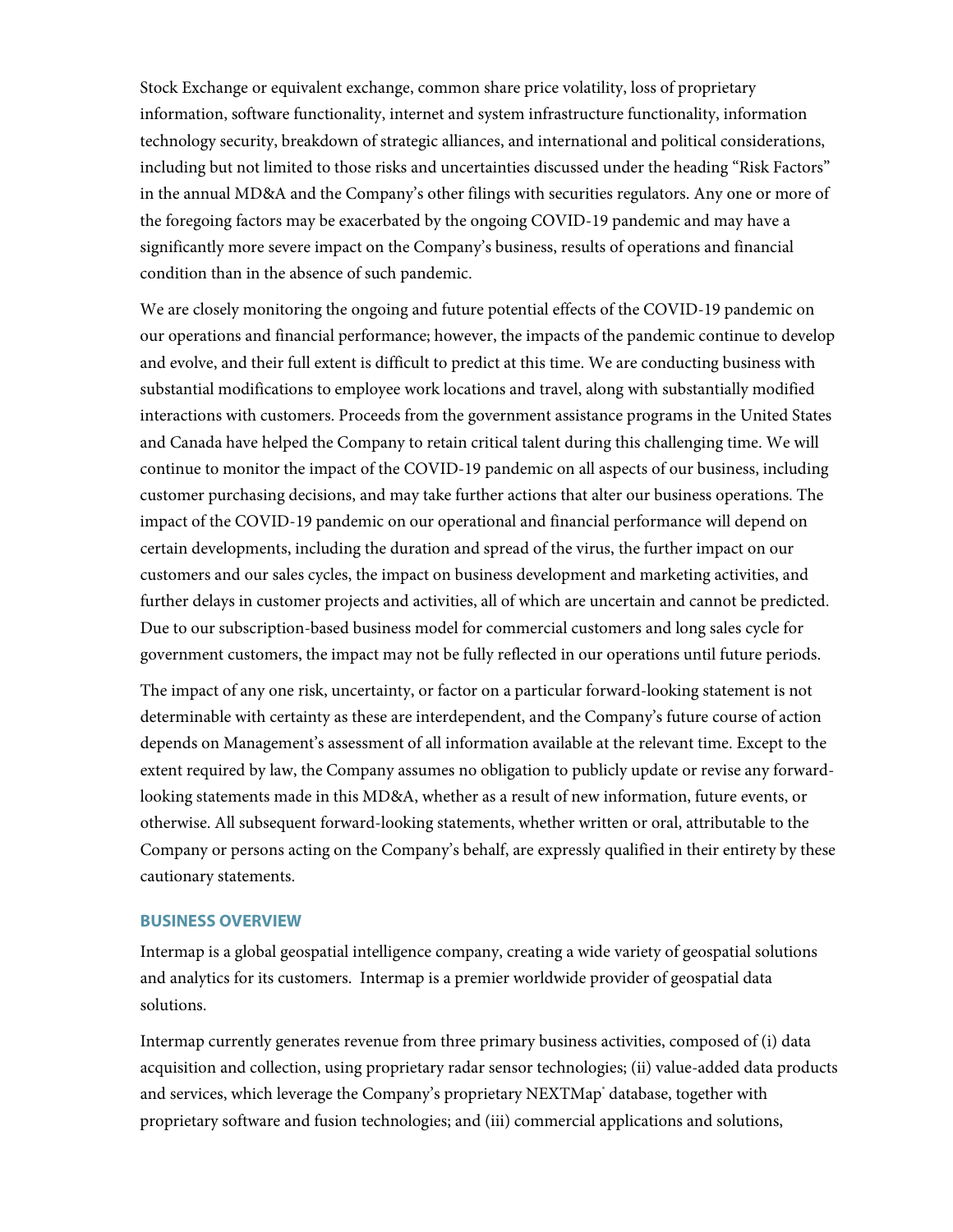including a webstore and software sales targeting selected industry verticals that rely on accurate high resolution elevation data.

These geospatial solutions are used in a wide range of applications including, but not limited to, location-based information, risk assessment, geographic information systems (GIS), engineering, utilities, global positioning systems (GPS) maps, oil and gas, renewable energy, hydrology, environmental planning, land management, wireless communications, transportation, advertising, and 3D visualization.

Intermap has the ability to create its own digital 3D geospatial data using its proprietary multifrequency radar mounted in Learjet aircraft. Intermap's radar-based technology allows it to collect data at any time of the day, including under conditions such as cloud and tree cover, or darkness, which are conditions that limit most competitive technologies. The Company's proprietary radar also enables data to be collected over larger areas, at higher collection speeds, and at accuracy levels that are difficult to achieve with competitive technologies.

In addition to data collection, the Company is a world leader in data fusion, analytics, and orthorectification, and has decades of experience aggregating data derived from a number of different sensor technologies and data sources. The Company processes raw digital elevation and image data from its own and other sources to create three high resolution geospatial datasets that provide a ground-true foundation layer upon which accurate value-added products and services can be developed. The three high resolution data sets include digital surface models (DSM), digital terrain models (DTM), and orthorectified radar images (ORI). These datasets are further augmented with additional elevation and resolution data layers and served to customers by web service to create other value-added products, such as viewsheds, line of sight maps, and orthorectified mosaic tiles.

Unlike many geospatial companies, because of its unique acquisition and processing capability, Intermap retains exclusive ownership of its high resolution NEXTMap° database, which covers the entire globe. Intermap's NEXTMap database, together with third party data and our in-house analytics team, provide a variety of applications and geospatial solutions for its customers. The NEXTMap database contains a fusion of proprietary multi-frequency radar imagery and data, including unique Interferometric Synthetic Aperture Radar (IFSAR)-derived data, proprietary data models, and purchased third-party data, collected from multiple commodity sensor technologies, such as light detection and ranging (LiDAR), photogrammetry, satellite, and other available sources. The NEXTMap database also includes proprietary information developed by our analytical teams such as 3D city models, census data, real-time traffic, 3D road vectors, outdoor advertising assets, weather related hazards, points of interest, cellular towers, flood models and wildfire models.

The Company generates revenue by licensing its geospatial products using its proprietary data, analytics, and applications for specific industries.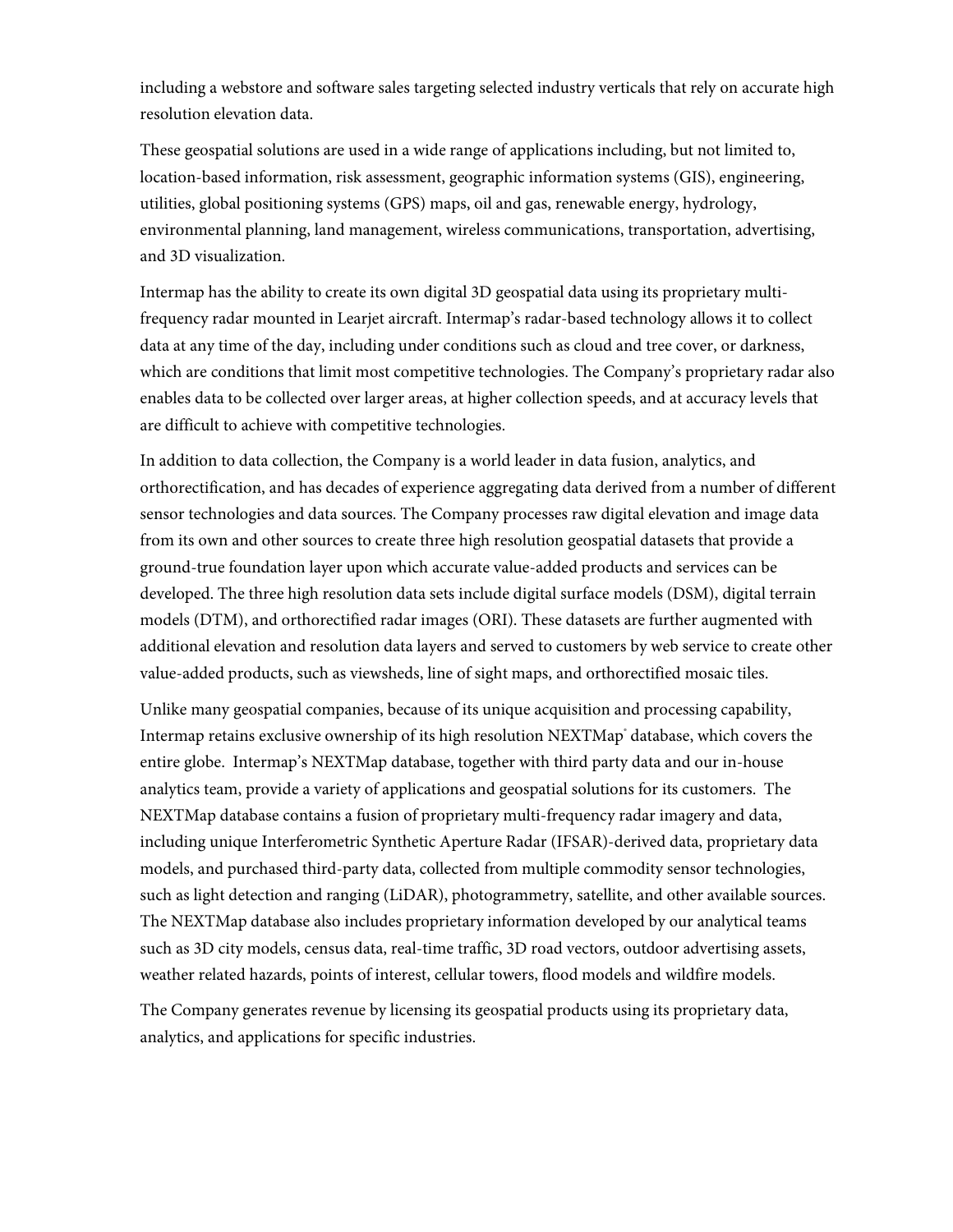## **FINANCIAL INFORMATION AND DISCUSSION OF OPERATIONS**

The following table sets forth selected financial information for the periods indicated.

## **Selected Annual Information**

|                                                                                | March 31,               |    |            |  |  |
|--------------------------------------------------------------------------------|-------------------------|----|------------|--|--|
| U.S. \$ millions, except per share data                                        | 2022                    |    | 2021       |  |  |
| Revenue:<br>Acquisition services<br>Value-added data<br>Software and solutions | \$<br>0.6<br>0.5<br>0.9 | \$ | 0.3<br>0.6 |  |  |
| Total revenue                                                                  | \$<br>2.0               | \$ | 0.9        |  |  |
| <b>Operating loss</b>                                                          | \$<br>(1.2)             | \$ | (1.8)      |  |  |
| Net loss                                                                       | \$<br>(1.3)             | \$ | (1.1)      |  |  |
| EPS basic and diluted                                                          | \$<br>(0.04)            | \$ | (0.04)     |  |  |
| Adjusted EBITDA <sup>(1)</sup>                                                 | \$<br>(0.6)             | \$ | (0.6)      |  |  |
| Assets:                                                                        |                         |    |            |  |  |
| Cash, amounts receivable, unbilled revenue                                     | \$<br>3.4               | \$ | 1.4        |  |  |
| <b>Total assets</b>                                                            | \$<br>8.7               | \$ | 6.5        |  |  |
| Liabilities:                                                                   |                         |    |            |  |  |
| Long-term liabilities (including lease obligations)                            | \$<br>0.9               | \$ | 1.1        |  |  |
| <b>Total liabilities</b>                                                       | \$<br>7.5               | \$ | 6.0        |  |  |

 $<sup>(1)</sup>$ Adjusted EBITDA is a non-IFRS measure. See "Reconciliation of Non-IFRS Measures" below.</sup>

### **Revenue**

Consolidated revenue for the quarter ended March 31, 2022 increased to \$2.0 million, compared to \$0.9 million for 2021. The increase was expected, given the acquisition services project that commenced in the fourth quarter of 2021. The Company remains well-positioned to withstand the COVID-19 slowdown that began in 2020 and remains confident in the pipeline. Approximately 75% of consolidated revenue was generated outside the United States, compared to 57% for 2021.

## Acquisition Services

Acquisition services revenue for the quarter ended March 31, 2022 totaled \$0.6 million, compared to \$Nil for 2021. The Company experienced significant delays in government contracting during 2020 and 2021 due to the impact of uncertainty surrounding the COVID-19 pandemic, but during the fourth quarter of 2021, the Company commenced operations on a continuing strategic data infrastructure contract in which revenue will continue to be recognized during 2022.

## Value-added Data

Value-added data revenue increased to \$0.5 million for the quarter ended March 31, 2022 as compared to \$0.3 million for 2021. The increase is mostly due to two new government program awards related to national defense, which will continue to generate revenue from future updates.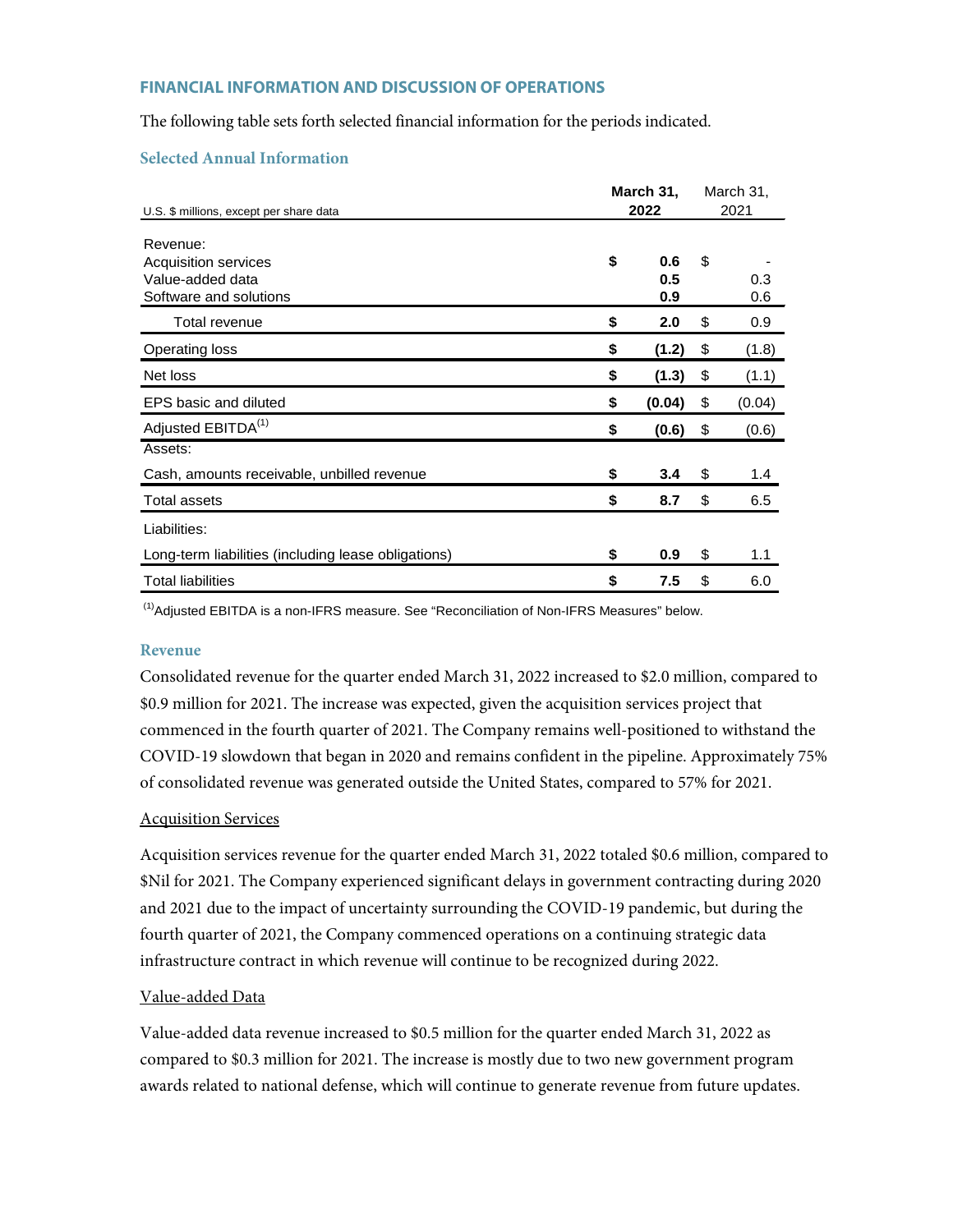# Software and Solutions

Software and solutions revenue increased to \$0.9 million for the quarter ended March 31, 2022, compared to \$0.6 million for 2021. The Company recognized a 40% increase in subscription-based revenue compared to the first quarter of 2020, primarily related to the expansion of elevation data-asa-service (E-DAS), which had increases in both number and value of subscription agreements.

# **Classification of Operating Costs**

The composition of the operating costs on the Consolidated Statements of Loss and Other Comprehensive Loss is as follows:

|                                |    | For the three months<br>ended March 31, |    |                |
|--------------------------------|----|-----------------------------------------|----|----------------|
| $U.S.$ \$ millions             |    | 2022                                    |    | 2021           |
| Personnel                      | \$ | 1.5                                     | \$ | 1.4            |
| Purchased services & materials |    | 1.0                                     |    | 0.6            |
| Facilities and other expenses  |    | 0.2                                     |    | 0.2            |
| Travel                         |    | ۰                                       |    | $\blacksquare$ |
|                                |    | 2.7                                     |    | 2.2            |

## **Personnel**

Personnel expense includes direct labor, employee compensation, employee benefits, and commissions. Personnel expense for the quarters ended March 31, 2022 and 2021 totaled \$1.5 million and \$1.4 million, respectively. The increase is due to a small increase in headcount in production and innovation.

Non-cash compensation expense is included in operating costs and relates to the Company's omnibus incentive plan, share options, and shares granted to employees and non-employees. Non-cash sharebased compensation for the quarters ended March 31, 2022 and 2021, increased to \$58 thousand from \$27 thousand, respectively.

# **Purchased Services and Materials**

Purchased services and materials (PS&M) includes (i) aircraft and radar related costs, including jet fuel; (ii) insurance, professional and consulting costs; (iii) third-party support services related to the collection, processing and editing of the Company's airborne radar data collection activities; (iv) third-party data collection activities (i.e., LiDAR, satellite imagery, air photo, etc.); and (v) third-party software expenses (including maintenance and support).

For the quarters ended March 31, 2022 and 2021, PS&M expense was \$1.0 million and \$0.6 million, respectively. The increase is primarily related to increased subcontractor charges on the acquisition services project during 2022 compared to 2021.

# **Facilities and Other Expenses**

For the three years ended March 31, 2022 and 2021, facilities and other expenses remained flat at \$0.2 million for each quarter.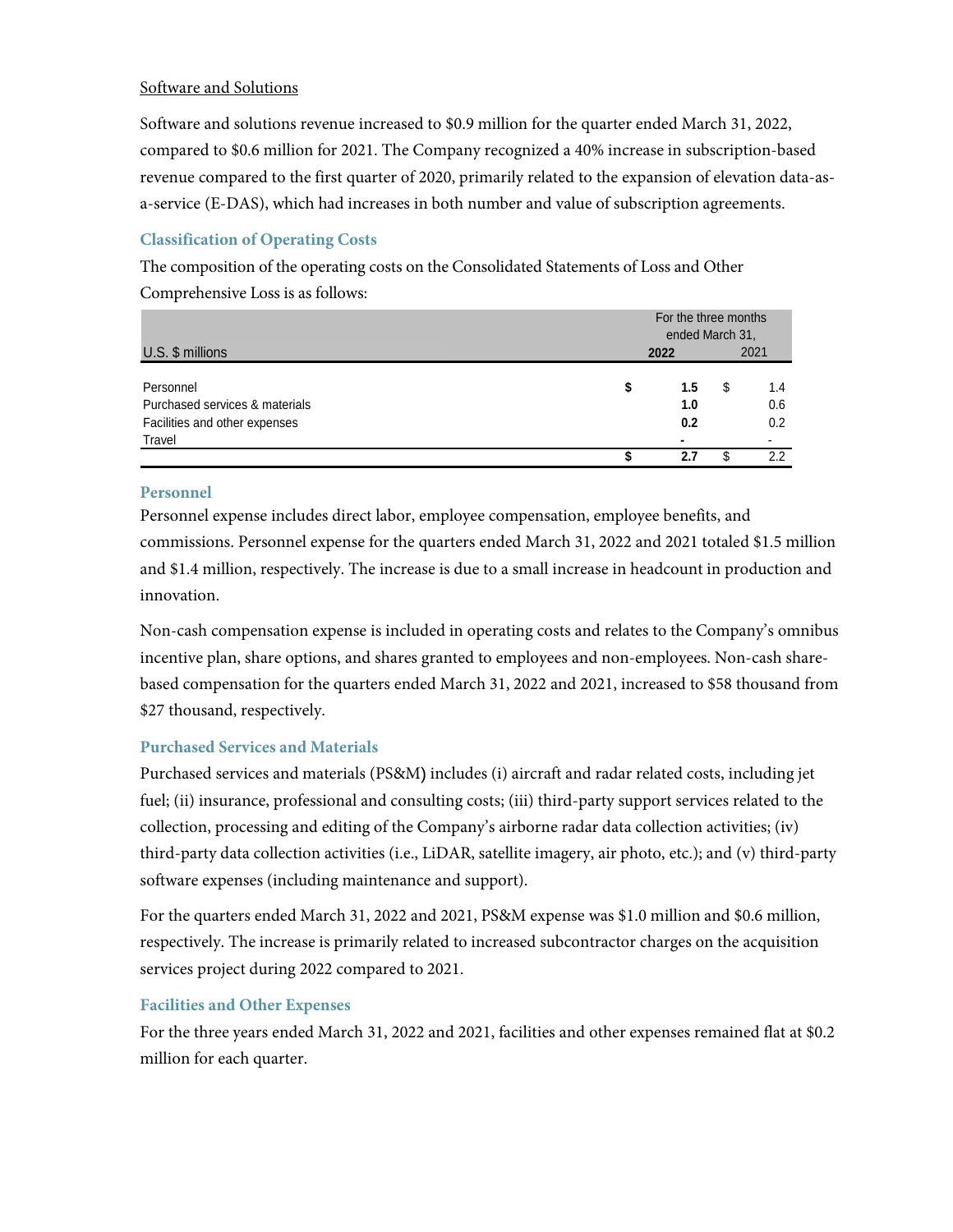# **Travel**

For the three months ended March 31, 2022 travel expense increased to \$37 thousand following relaxation of COVID-19 restrictions, and in 2021, travel expense remained unchanged at \$Nil.

## **Government Grants**

The Company was not eligible for government grants during the three months ended March 31, 2022. The Company participated in two government grant programs during the three months ended March 31, 2021 related to COVID-19 support and was eligible to receive \$0.7 million from these programs (see Note 14 of the unaudited condensed consolidated interim financial statements).

# **Net Loss**

Net loss slightly worsened to a \$1.3 million loss from a \$1.1 million loss for the quarters ended March 31, 2022 and 2021, respectively, due primarily to extended COVID-19 related quarantines. Even though revenue increased by \$1.1 million, the company received \$0.7 million in government grants during the quarter ended March 31, 2021 that was not repeated during the quarter ended March 31, 2022.

# **Reconciliation of Non-IFRS Measures**

To supplement the unaudited Condensed Consolidated Interim Financial Statements, which are prepared and presented in accordance with IFRS, the Company provides the following non-IFRS financial measures: EBITDA and Adjusted EBITDA, as EBITDA and Adjusted EBITDA are included as a supplemental disclosure because Management believes that such measurement provides a better assessment of the Company's operations on a continuing basis by eliminating certain non-cash charges or gains that are nonrecurring.

The term Earnings before interest, taxes, depreciation and amortization (EBITDA) consists of net income (loss) and excludes interest (financing costs), taxes, and depreciation. Adjusted EBITDA also excludes share-based compensation and other non-operating gains or losses.

The most directly comparable measure to EBITDA and Adjusted EBITDA calculated in accordance with IFRS is net income (loss). The following is a reconciliation of the Company's net loss to Adjusted EBITDA.

|                                                                                                                                | Three months ended<br>March 31, |                            |    |                     |  |  |  |  |  |
|--------------------------------------------------------------------------------------------------------------------------------|---------------------------------|----------------------------|----|---------------------|--|--|--|--|--|
| U.S. \$ millions                                                                                                               | 2022                            |                            |    | 2021                |  |  |  |  |  |
| Net loss<br>Amortization of intangible assets<br>Depreciation of property and equipment<br>Depreciation of right of use assets | \$                              | (1.3)<br>0.1<br>0.4<br>0.1 | \$ | (1.1)<br>0.3<br>0.1 |  |  |  |  |  |
| <b>EBITDA</b>                                                                                                                  | S                               | (0.7)                      | \$ | (0.7)               |  |  |  |  |  |
| Share-based compensation                                                                                                       |                                 | 0.1                        |    | 0.1                 |  |  |  |  |  |
| <b>Adjusted EBITDA</b>                                                                                                         | ς                               | (0.6)                      | ደ  | (0.6)               |  |  |  |  |  |

Adjusted EBITDA for the quarters ended March 31, 2022 and March 31, 2021 was negative \$0.6 million for both periods.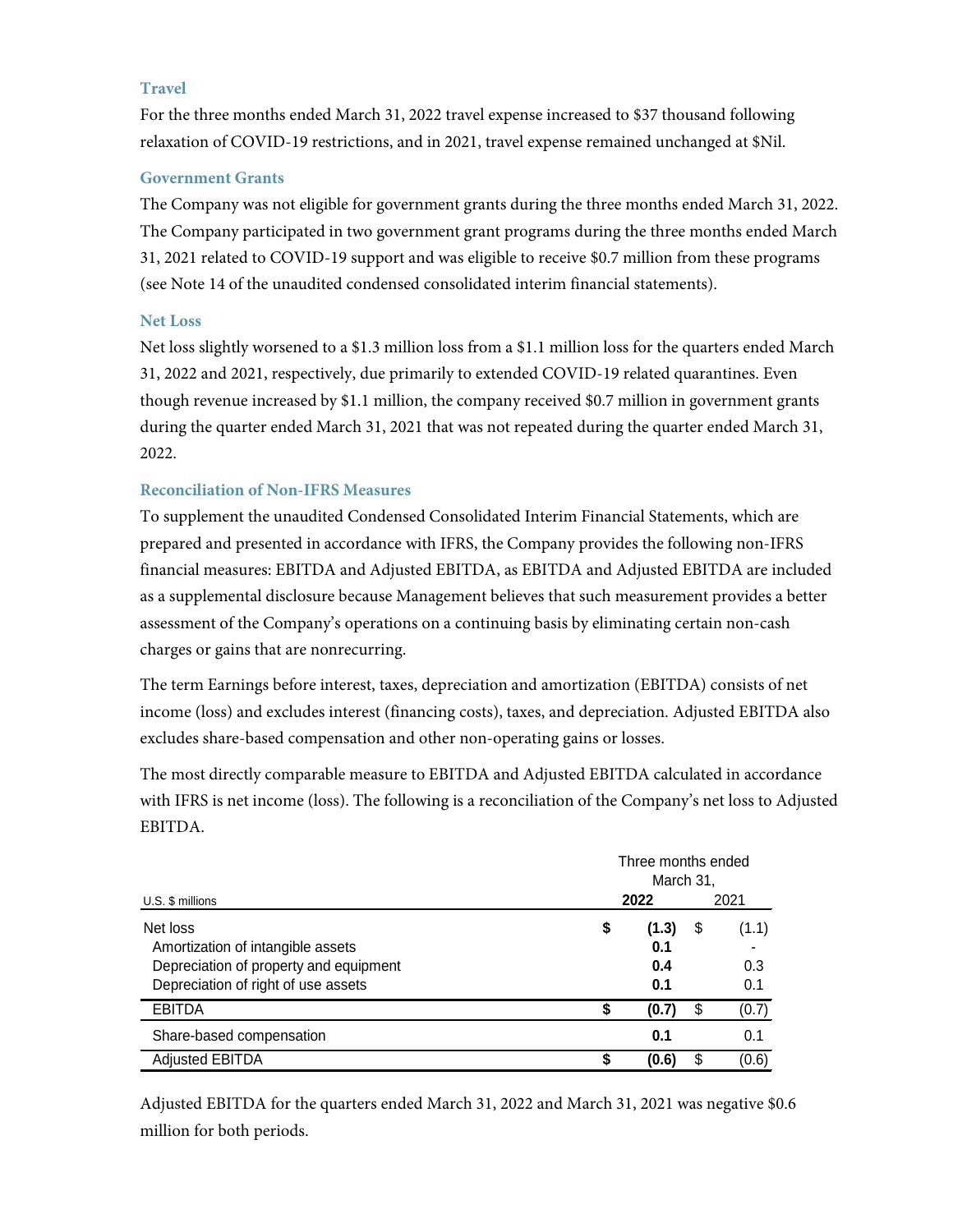## **Amortization of Intangible Assets**

Amortization expense for intangible assets for the quarters ended March 31, 2022 and 2021 was \$76 thousand and \$14 thousand, respectively.

# **Depreciation of Property and Equipment**

Depreciation expense for property and equipment increased slightly to \$0.4 million for the quarters ended March 31, 2022, as compared to \$0.3 million for the quarter ended March 31, 2021.

## **Depreciation of Right of Use Assets**

Depreciation expense for right of use assets for the quarters ended March 31, 2022 and 2021 were \$0.1 million for both periods.

## **Amounts Receivable and Unbilled Revenue**

Work is performed on contracts that provide invoicing upon the completion of identified contract milestones. Revenue on certain of these acquisition services contracts is recognized using the percentage-of-completion method of accounting based on the ratio of costs incurred to date over the estimated total costs to complete the contract. While an effort is made to align payments on contracts with work performed, the completion of milestones does not always coincide with the costs incurred on a contract, resulting in revenue being recognized in excess of billings. These amounts are recorded in the consolidated balance sheets as unbilled revenue.

Amounts receivable and unbilled revenue increased to \$1.8 million at March 31, 2022 from \$0.6 million at March 31, 2021. The Company reviews the amounts receivable aging monthly and monitors the payment status of each invoice. The Company also communicates with slow paying or delinquent customers on a regular basis regarding the schedule of future payments. At the balance sheet date, \$Nil has been reserved as uncollectible as all trade receivable balances greater than 90 days are highly likely to be paid in full by the customer.

## **Accounts Payable and Accrued Liabilities**

Accounts payable and accrued liabilities generally include trade payables, project-related accruals and personnel-related costs. Accounts payable and accrued liabilities increased to \$4.1 million at March 31, 2022 from \$3.7 million at December 31, 2021, due to the timing of payments for purchased services and materials related to the acquisition services contract being executed during the first quarter of 2022.

|                           | March 31,  | December 31, |
|---------------------------|------------|--------------|
| U.S. \$ millions          | 2022       | 2021         |
|                           |            |              |
| Accounts payable          | $2.5\quad$ | 2.0          |
| <b>Accrued liablities</b> | 1.6        | 1.7          |
|                           | 4.1        | 3.7          |

## **Unearned Revenue**

The unearned revenue balance at March 31, 2022 increased to \$2.3 million from \$1.7 million at December 31, 2021. This balance consists of payments received from customers for contracts that are in progress and have not yet fulfilled the necessary revenue recognition criteria. At March 31, 2022 and 2021, 90% and 89% of the total balance, respectively, is related to software and solutions license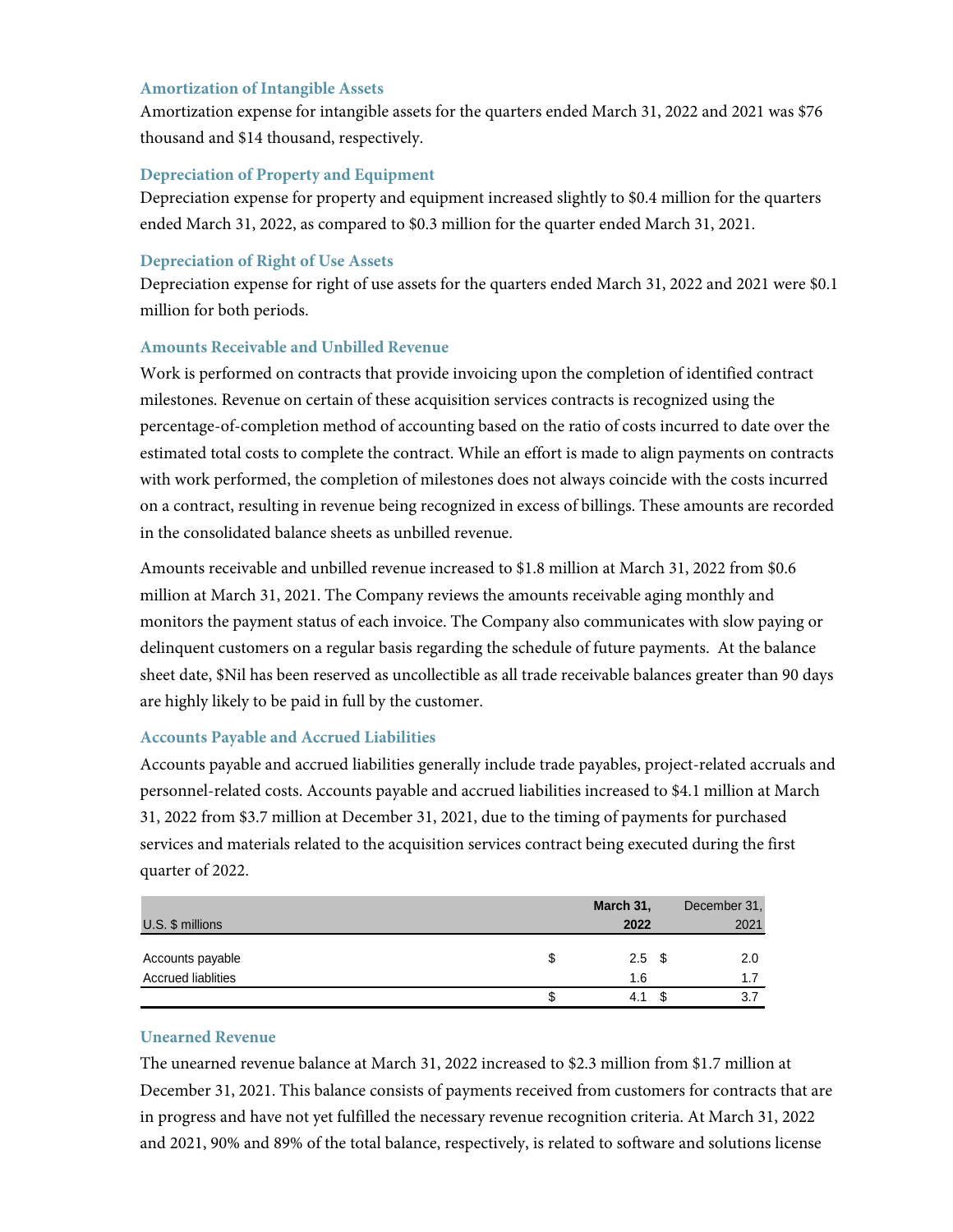revenue, in which the license fee is paid upfront for the term of the license. The balance relates to the collection of milestone billings on acquisition services contracts.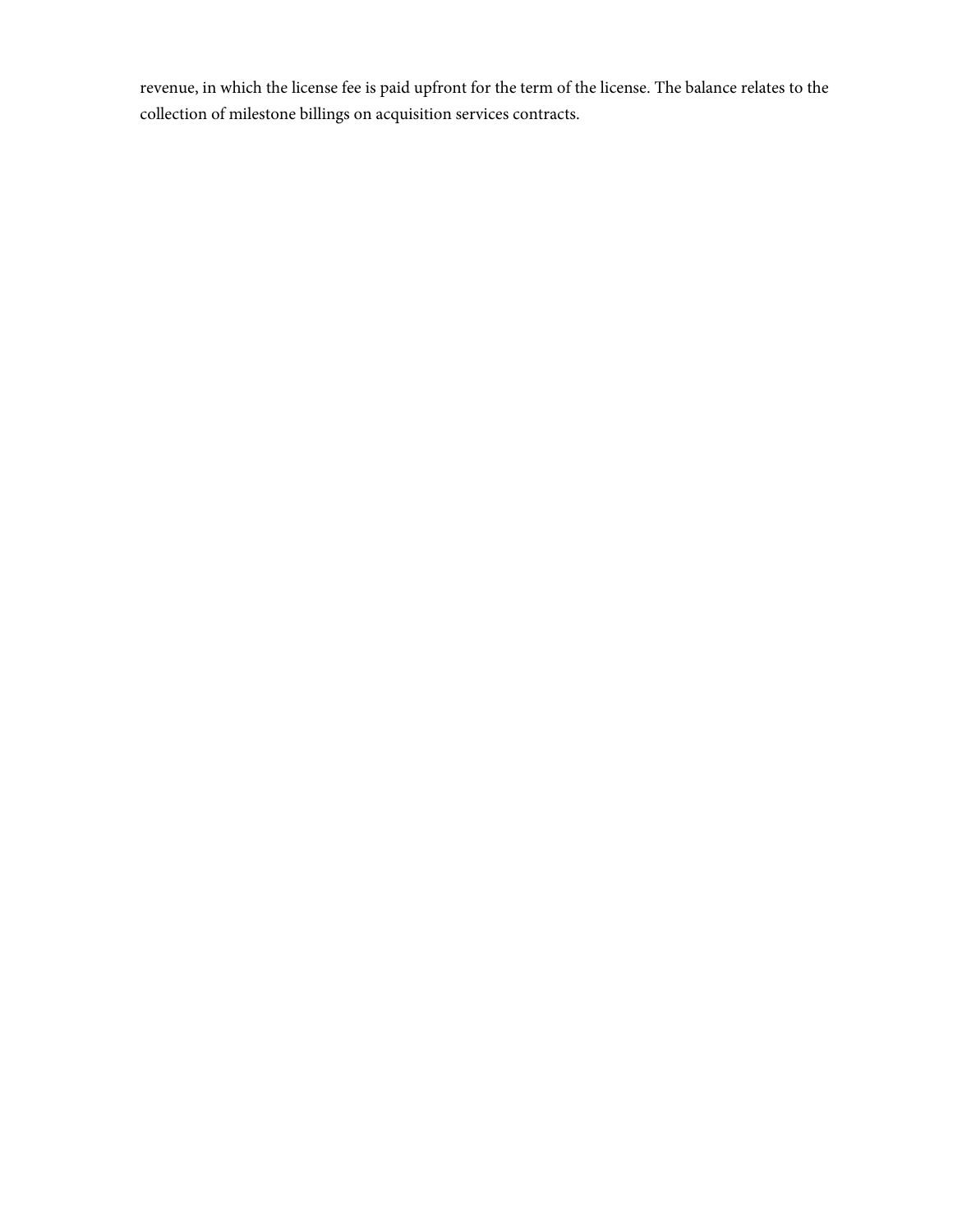## **QUARTERLY FINANCIAL INFORMATION**

# **Selected Quarterly Information**

The following table sets forth selected quarterly financial information for Intermap's eight most recent fiscal quarters. This information is unaudited, but reflects all adjustments of a normal, recurring nature that are, in the opinion of management, necessary to present a fair statement of Intermap's consolidated results of operations for the periods presented. Quarter-to-quarter comparisons of Intermap's financial results are not necessarily meaningful and should not be relied on as an indication of future performance.

For the last eight quarters, the Company has been severely undercapitalized and was therefore required to self-finance contract mobilization and the advancement of high-growth opportunities in the insurance, aviation and telecommunications verticals. As a result, revenue has been delayed. Management believes an improved capital structure provides much needed investment in revenue growth.

| U.S. \$ millions, except per<br>share data | Q2<br>2020  |      | Q <sub>3</sub><br>2020 | Q4<br>2020        |      | Q1<br>2021  |      | Q <sub>2</sub><br>$2021^{(1)}$ |      | Q3<br>2021  |      | Q4<br>2021 |     | Q1<br>2022 |
|--------------------------------------------|-------------|------|------------------------|-------------------|------|-------------|------|--------------------------------|------|-------------|------|------------|-----|------------|
| Total revenue                              | \$<br>1.2   | \$   | 1.0                    | \$<br>0.9         | \$   | 0.9         | S    | 1.2                            | S    | 1.4         | S    | 2.3        | -\$ | 2.0        |
| Depreciation                               | \$<br>0.3   | \$   | 0.3                    | \$<br>0.2         | \$   | 0.3         | S    | 0.4                            | S    | 0.4         | S    | 0.3        | S,  | 0.4        |
| Financing costs                            | \$<br>0.5   | S    | $\overline{a}$         | \$<br>-           | \$   | ٠           | \$   | $\blacksquare$                 | \$   | 0.1         | \$   | ٠          | \$  | ٠          |
| Operating loss                             | \$<br>(1.4) | S    | $(1.3)$ \$             | $(1.4)$ \$        |      | $(1.8)$ \$  |      | $(1.7)$ \$                     |      | (1.2)       | - \$ | $(0.8)$ \$ |     | (1.2)      |
| Net (loss) income                          | \$<br>29.2  | S    | $(1.3)$ \$             | 0.4               | \$   | $(1.1)$ \$  |      | $(1.6)$ \$                     |      | (1.0)       | - \$ | 0.3        | S   | (1.3)      |
| Net (loss) income per share                |             |      |                        |                   |      |             |      |                                |      |             |      |            |     |            |
| - basic                                    | \$<br>1.79  | S    | (0.15)                 | \$<br>(0.26)      | - \$ | $(0.04)$ \$ |      | (0.06)                         | - \$ | $(0.04)$ \$ |      | 0.02       | S   | (0.04)     |
| - diluted                                  | \$<br>1.71  | \$   | (0.15)                 | \$<br>$(0.26)$ \$ |      | $(0.04)$ \$ |      | (0.06)                         | - \$ | (0.04)      | - \$ | 0.02       | S   | (0.04)     |
| Adjusted EBITDA <sup>(2)</sup>             | \$<br>(0.3) | - \$ | $(0.9)$ \$             | $(0.9)$ \$        |      | (0.6)       | - \$ | (0.8)                          | - \$ | (0.5)       | - \$ | $(0.3)$ \$ |     | (0.6)      |

 $<sup>(1)</sup>$  Operating income (loss) and net income (loss) amounts have been adjusted as a result of an adjustment identified in</sup>

connection with issuing our condensed consolidated financial statements for the period ended September 30, 2021.

 $^{(2)}$ Adiusted EBITDA is a non-IFRS measure. See "Reconciliation of Non-IFRS Measures" above.

During the periods in the above table, Intermap's results were impacted by the following factors and trends:

- Starting in Q1 2020, the COVID-19 pandemic created disruption to both the government and commercial market segments as governments focused resources on response to the virus and commercial aviation was reduced over 90% globally;
- Intermap experienced immediate delays in government contracting, and closed its first government contract in 5 quarters in Q2 2021;
- With additional government contract awards announced in Q3 2021, the Company is beginning to experience improvements in revenue;
- With the support of the COVID-19 wages subsidy programs in the United States and Canada, Intermap was able to retain key talent to build automation and process improvements.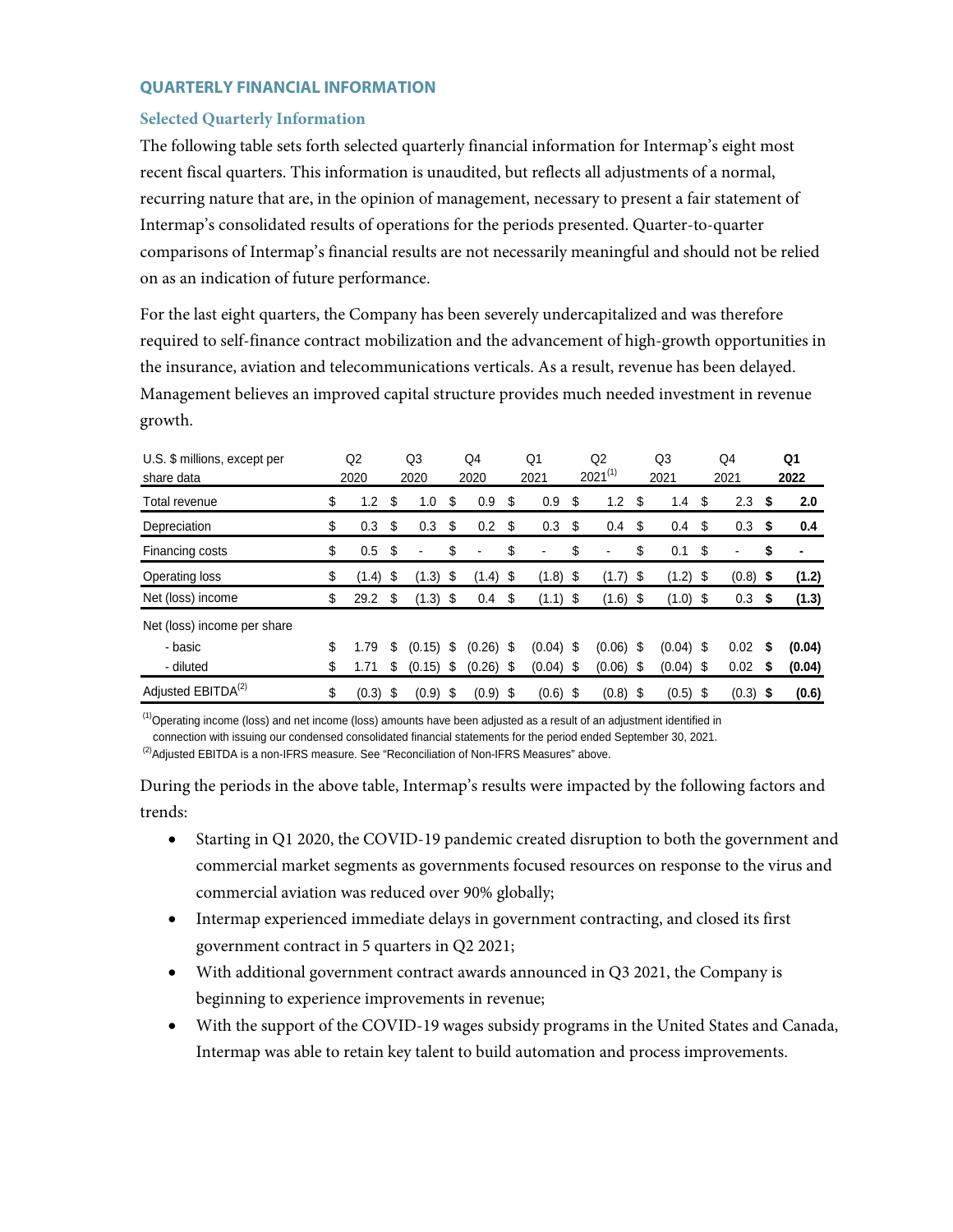## **USE OF PROCEEDS**

The Company completed the following Private Placements with the proposed use of proceeds for working capital to fund continuing operations.

|                                  |                              |                  | Actual use of net proceeds |                  |      |           |  |  |  |  |
|----------------------------------|------------------------------|------------------|----------------------------|------------------|------|-----------|--|--|--|--|
| U.S. \$ millions                 | Proposed use of net proceeds |                  |                            | Use of proceeds  |      | Remaining |  |  |  |  |
| April 2021 Private Placement     |                              |                  |                            |                  |      |           |  |  |  |  |
| Continuing operations            | \$                           | 0.4              | \$.                        | 0.4 <sup>5</sup> |      |           |  |  |  |  |
| Net proceeds                     | \$                           | 0.4              | \$                         | 0.4              | - \$ |           |  |  |  |  |
| July 2021 Private Placement      |                              |                  |                            |                  |      |           |  |  |  |  |
| Continuing operations            | \$                           | 1.3 <sup>5</sup> |                            | $1.3 \quad $$    |      |           |  |  |  |  |
| Net proceeds                     | \$                           | 1.3 <sup>5</sup> |                            | 1.3 <sup>5</sup> |      |           |  |  |  |  |
| August 2021 Private Placement    |                              |                  |                            |                  |      |           |  |  |  |  |
| Continuing operations            | \$                           | 0.7              | \$                         | 0.7 <sup>5</sup> |      |           |  |  |  |  |
| Net proceeds                     | \$                           | 0.7              | \$                         | 0.7              | \$   |           |  |  |  |  |
| September 2021 Private Placement |                              |                  |                            |                  |      |           |  |  |  |  |
| Continuing operations            | \$                           | 0.3 <sup>5</sup> |                            | 0.3 <sup>5</sup> |      |           |  |  |  |  |
| Net proceeds                     | \$                           | 0.3              | \$                         | 0.3              | - \$ |           |  |  |  |  |
| February 2022 Private Placement  |                              |                  |                            |                  |      |           |  |  |  |  |
| Continuing operations            | \$                           | 1.0              | \$                         |                  | \$   | 1.0       |  |  |  |  |
| Net proceeds                     | \$                           | 1.0              | \$                         |                  | \$   | 1.0       |  |  |  |  |
| March 2022 Private Placement     |                              |                  |                            |                  |      |           |  |  |  |  |
| Continuing operations            | \$                           | 0.6              | \$                         |                  | \$   | 0.6       |  |  |  |  |
| Net proceeds                     | \$                           | 0.6              | \$                         | ۰                | \$   | 0.6       |  |  |  |  |

## **LIQUIDITY AND CAPITAL RESOURCES**

The Company has cash of \$1.6 million at March 31, 2022.

Management continually assesses liquidity in terms of the ability to generate sufficient cash flow to fund the business. Net cash flow is affected by the following items: (i) operating activities, including the level of trade receivables, unbilled receivables, accounts payable, accrued liabilities and unearned revenue; (ii) investing activities, including the purchase of property and equipment; and (iii) financing activities, including debt financing and the issuance of capital stock.

## *Operating Activities*

During the quarter ended March 31, 2022, the Company generated an operating loss of \$1.2 million and incurred negative Adjusted EBITDA<sup>[1](#page-11-0)</sup> of \$0.6 million. Revenue for the quarter ended March 31, 2022 was \$2.0 million, which is a \$1.1 million increase as compared to the same period in 2021. At March 31, 2022, the Company has shareholders' equity of \$1.2 million.

Cash provided by operations during the quarter ended March 31, 2022 totaled \$3 thousand, compared to cash used in operations of \$0.8 million during the same period in 2021. The year-over-year increase in cash provided is due primarily to the increase in revenue.

At March 31, 2022, the Company has current assets of \$4.0 million and current liabilities of \$6.6 million, resulting in a working capital deficit of \$2.6 million. Of that balance, \$2.3 million relates to

<span id="page-11-0"></span><sup>1</sup> Adjusted EBITDA is a non-IFRS measure. See "Reconciliation of Non-IFRS Measures above"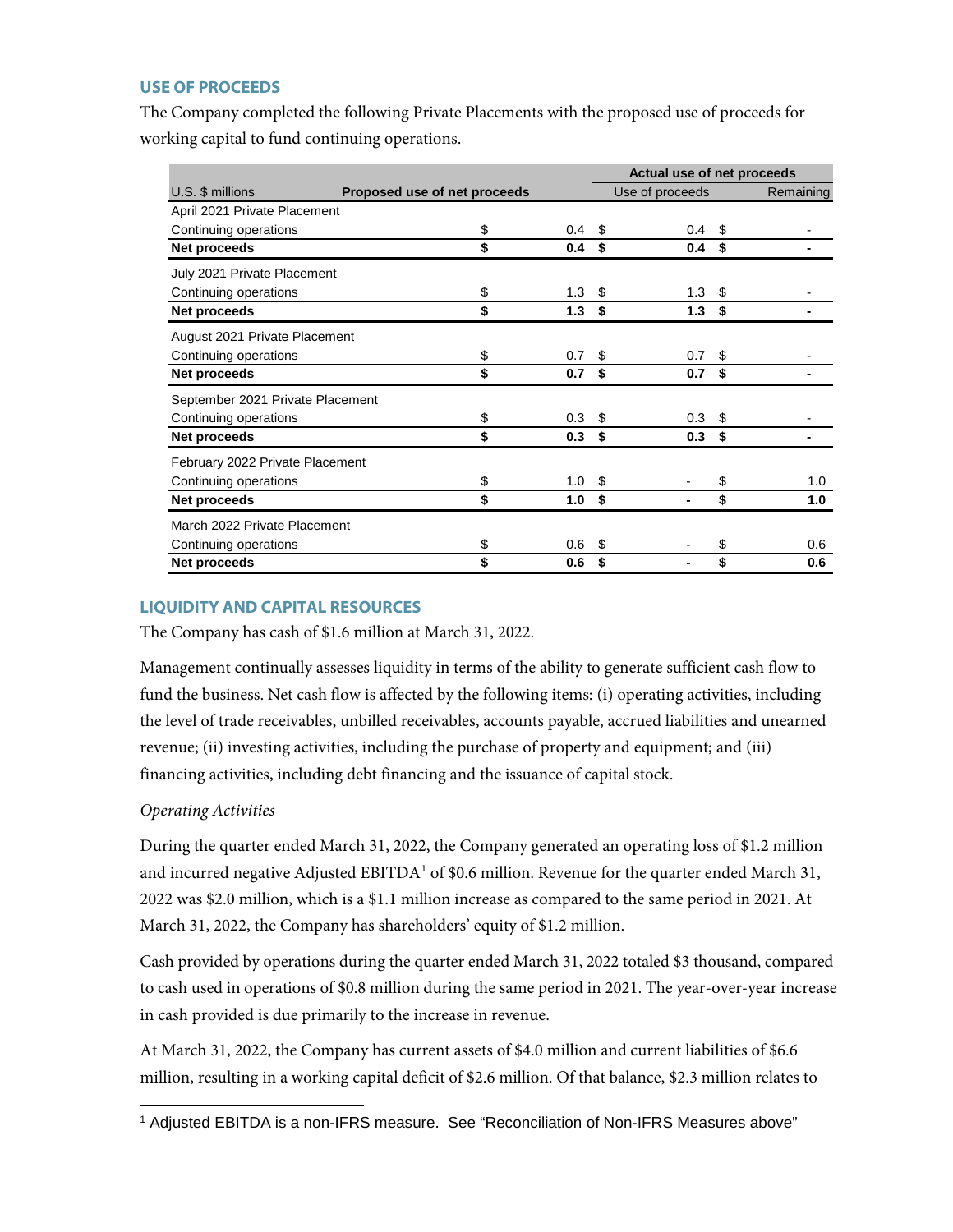unearned revenue, which is the accounting treatment for contracts in which the revenue recognition criteria have not been met at the time of payment. The Company has the obligation to deliver the required services (software) over the term of the license, and there is no incremental cash cost or payment. The Company is continuing to expand subscription-based revenue contracts as well as new government contract awards, along with significant government and commercial pipeline, management expects to meet the obligations as they come due through operations.

## *Investing Activities*

Net cash used in investing activities totaled \$37 thousand and \$195 thousand for the quarters ended March 31, 2022 and 2021, respectively. Net cash used in investing activities in 2022 and 2021 was related to the purchase of computer related equipment and the capitalization of labor and materials to build the data archive, processing capabilities, and software assets. For the quarter ended March 31, 2021, it was offset by proceeds from the sale of property and equipment of \$2 thousand.

### *Financing Activities*

Net cash provided by financing activities totaled \$1.4 million for the quarter ended March 31, 2022, as compared to cash used in financing activities of \$0.1 million in 2021. The net cash provided during the quarter ended March 31, 2022 resulted from proceeds from a private placement of \$1.6 million offset by private placement issuance costs of \$0.1 million and the payment of lease obligations of \$0.1 million. The net cash used during the quarter ended March 31, 2021 resulted from payment of lease obligations of \$0.1 million.

The Company is dependent upon its cash flow from operations to fund its business as it currently has no line of credit or credit facility in place.

The above factors may be exacerbated by the ongoing COVID-19 pandemic and in the aggregate indicate there are material uncertainties which may cast significant doubt about the Company's ability to continue as a going concern. As COVID-19 related restrictions have started to lessen since the beginning of the pandemic, travel restrictions and complications remain, which continue to delay contracting timelines and impact project costs. In response to the COVID-19 pandemic the Company has taken actions to adapt to the current environment using teleconference platforms for trainings, customer meetings and conferences, and managed liquidity by participating in various government support programs, where applicable, including wage subsidies, tax payment deferrals and favorable credit facilities in the periods available. The Company's ability to continue as a going concern is dependent on management's ability to successfully secure sales with upfront payments, and / or obtain additional financing. Failure to achieve one or more of these requirements could have a materially adverse effect on the Company's financial condition and / or results of operations. The Board of Directors and management continue to take actions to address these issues including raising capital through a private placement, exploring options for additional capital and continues to announce contract wins to be recognized in future periods.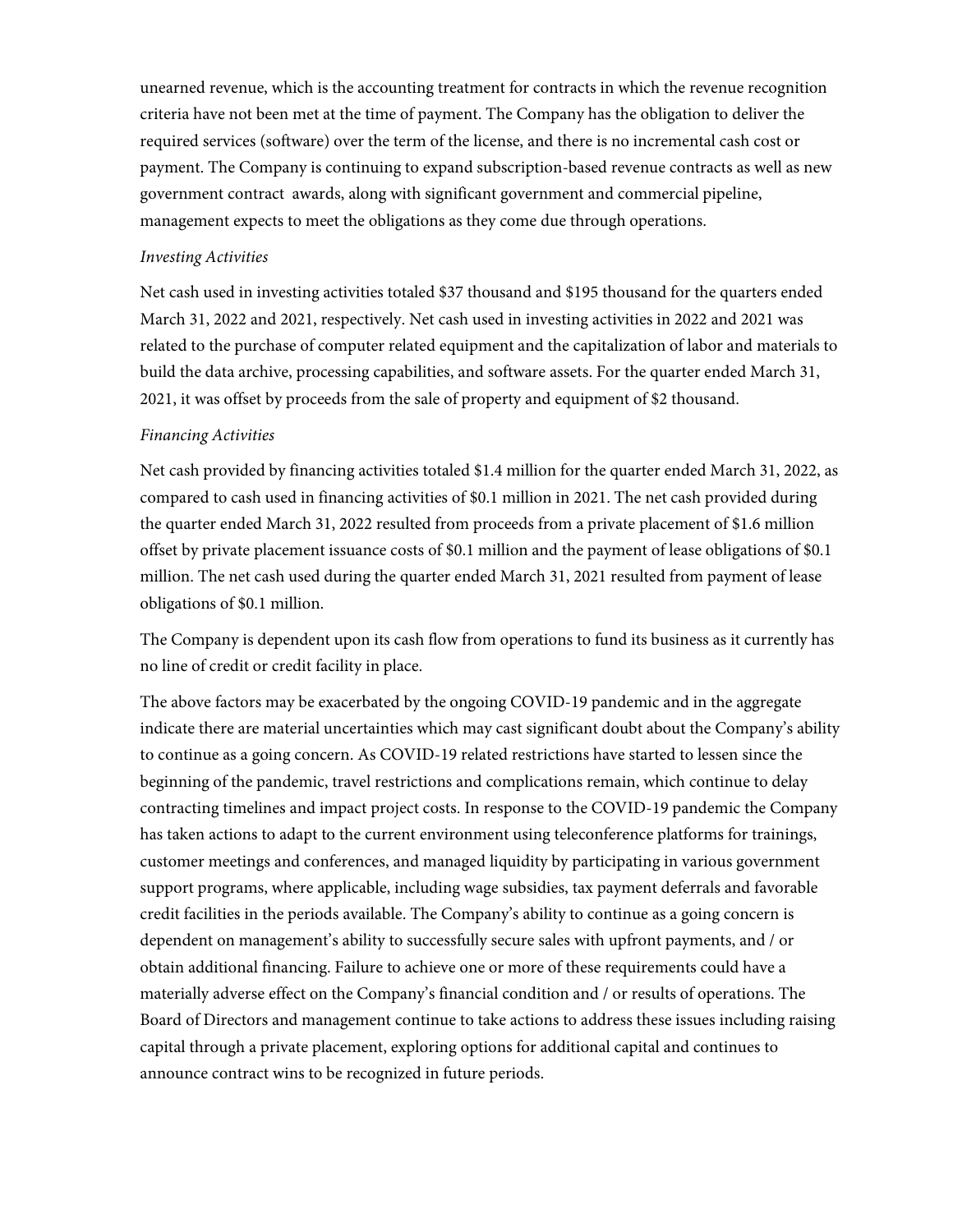## **CRITICAL ACCOUNTING POLICIES AND ESTIMATES**

Intermap's significant accounting policies are set out in Note 3 of the Consolidated Condensed Interim Financial Statements. The Condensed Consolidated Interim Financial Statements have been prepared in accordance with International Accounting Standard 34 (IAS 34) as issued by the International Accounting Standards Board (IASB). Certain of these accounting policies, as well as estimates made by management in applying such policies, are recognized as critical because they require management to make subjective or complex judgements about matters that are inherently uncertain. As detailed in Intermap's Annual MD&A, these critical accounting estimates relate to: depreciation and amortization rates, accounts receivables, share-based compensation, government loans, revenue and impairment. For additional details, see Note 2 of the Condensed Consolidated Interim Financial Statements.

## **Revenue Recognition**

Revenue is recognized when a customer obtains control of the good or services. Determining the timing of the transfer of control, at a point in time or overtime, requires judgement.

## *Acquisition Service Contracts*

Revenue from acquisition service contracts is recognized over time based on the ratio of costs incurred to estimated total contract costs. The use of this method of measuring progress towards complete satisfaction of the performance obligations requires estimates to determine the cost to complete each contract. These estimates are reviewed monthly and adjusted as necessary. Provisions for estimated losses, if any, are recognized in the period in which the loss is determined. Invoices are issued according to contractual terms and are usually payable within 30 days. Revenue recognized in advance of billings are presented as unbilled revenue.

## *Data Licenses*

Revenue from the sale of data licenses in the ordinary course of business is measured at the fair value of the consideration received or receivable. Customers obtain control of data products upon receipt of a physical hard drive or download of the data from a web link provided. Invoices are generated, and revenue is recognized at that point in time. Invoices are generally paid within 30 days.

## *Software Subscriptions*

Software subscriptions are paid at the beginning of the license term. Revenue is recognized overtime, and payments for future months of service are recognized in unearned revenue. While the license agreements are for a fixed term, some agreements also contain a limited number of clicks or uses. If the limit is reached prior to the end of the term, the license ends early.

## **OFF-BALANCE SHEET ARRANGEMENTS**

As at May 16, 2022 and March 31, 2022, the Company did not have any material off-balance sheet arrangements.

## **OUTSTANDING SHARE DATA**

The Company's authorized capital consists of an unlimited number of Class A common shares without par value and an unlimited number of Class A participating preferred shares without par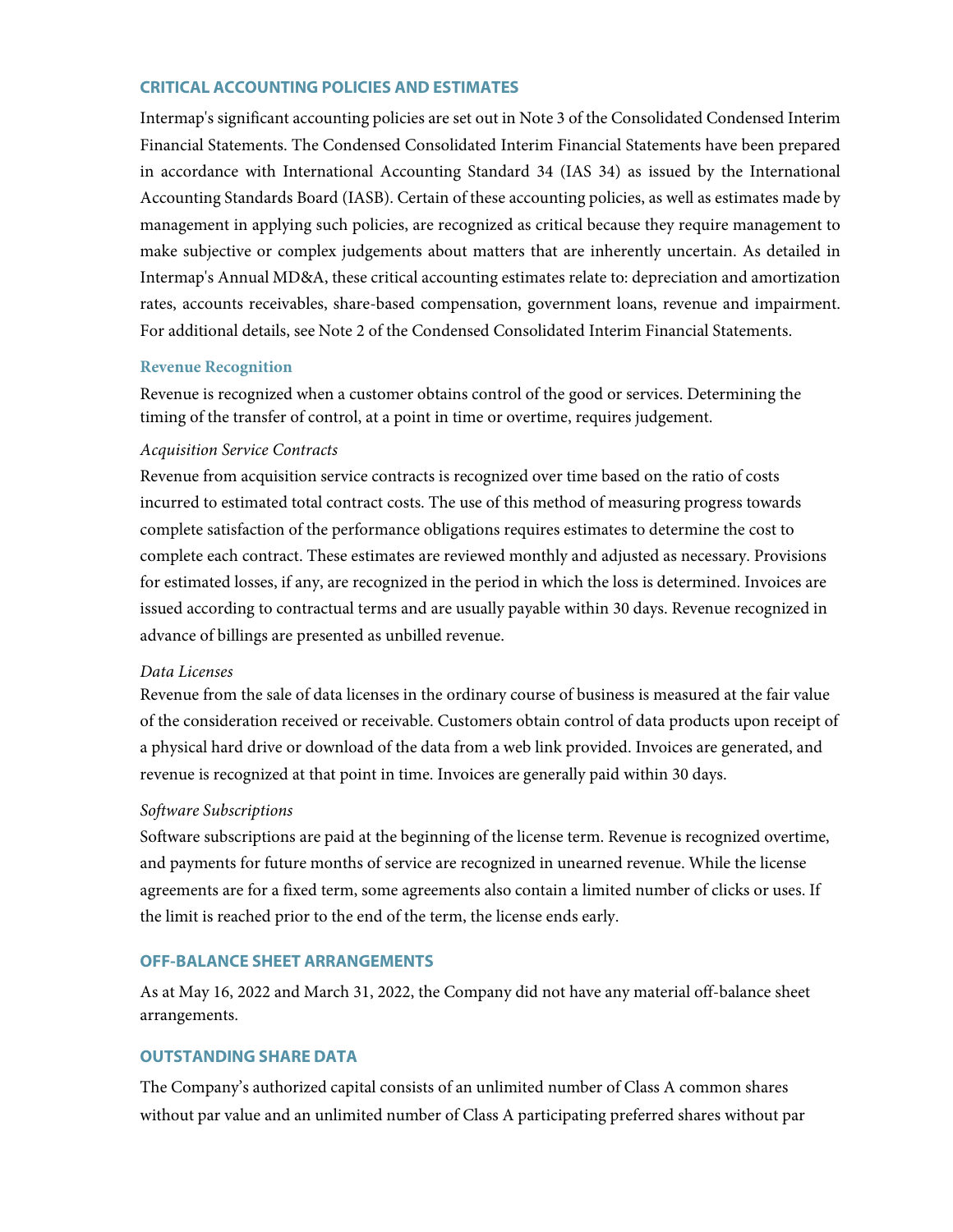value. At the close of business on May 16, 2022, 33,423,710 Class A common shares were issued and outstanding. There are currently no Class A participating preferred shares issued and outstanding.

As of May 16, 2022, potential dilutive securities include (i) 822,943 outstanding share options with a weighted average exercise price of C\$0.77, (ii) 2,370,884 restricted share units, and (iii) 545,569 warrants outstanding with a weighted average exercise price of US\$0.62. Each option and warrant entitles the holder to purchase one Class A common share. The following warrants expire on the dates listed below:

- 139,284 warrants expire on July 31, 2022;
- 19,718 warrants expire on August 14, 2022;
- 60,000 warrants expire on April 27, 2023;
- 131,166 warrants expire on July 29, 2023;
- 45,000 warrants expire on August 8, 2023;
- 12,000 warrants expire on August 17, 2023;
- 6,666 warrants expire on September 19, 2023;
- 43,500 warrants expire on February 10, 2024; and
- 88,235 warrants expire on March 18, 2024.

Other than as listed above, the Company does not currently have any material financial instruments which can be converted into additional common shares.

# **INTERNAL CONTROLS AND DISCLOSURE CONTROLS AND PROCEDURES**

## **Internal Control Over Financial Reporting**

The Company's Chairman and Chief Executive Officer and the Company's Chief Financial Officer have designed, or have caused to be designed under their supervision, internal control over financial reporting as defined under National Instrument 52-109 – *Certification of Disclosure in Issuer's Annual and Interim Filings*, to provide reasonable assurance regarding the reliability of financial reporting and the preparation of financial statements for external purposes in accordance with IFRS.

# **Changes in Internal Control Over Financial Reporting**

There have been no significant changes in the design of internal control over financial reporting during the period beginning on January 1, 2022 and ending on March 31, 2022 that have materially affected, or is reasonably likely to materially affect, the Company's internal control over financial reporting.

# **Disclosure Controls and Procedures**

The Company's Chairman and Chief Executive Officer and the Company's Chief Financial Officer have designed, or have caused to be designed under their supervision, disclosure controls and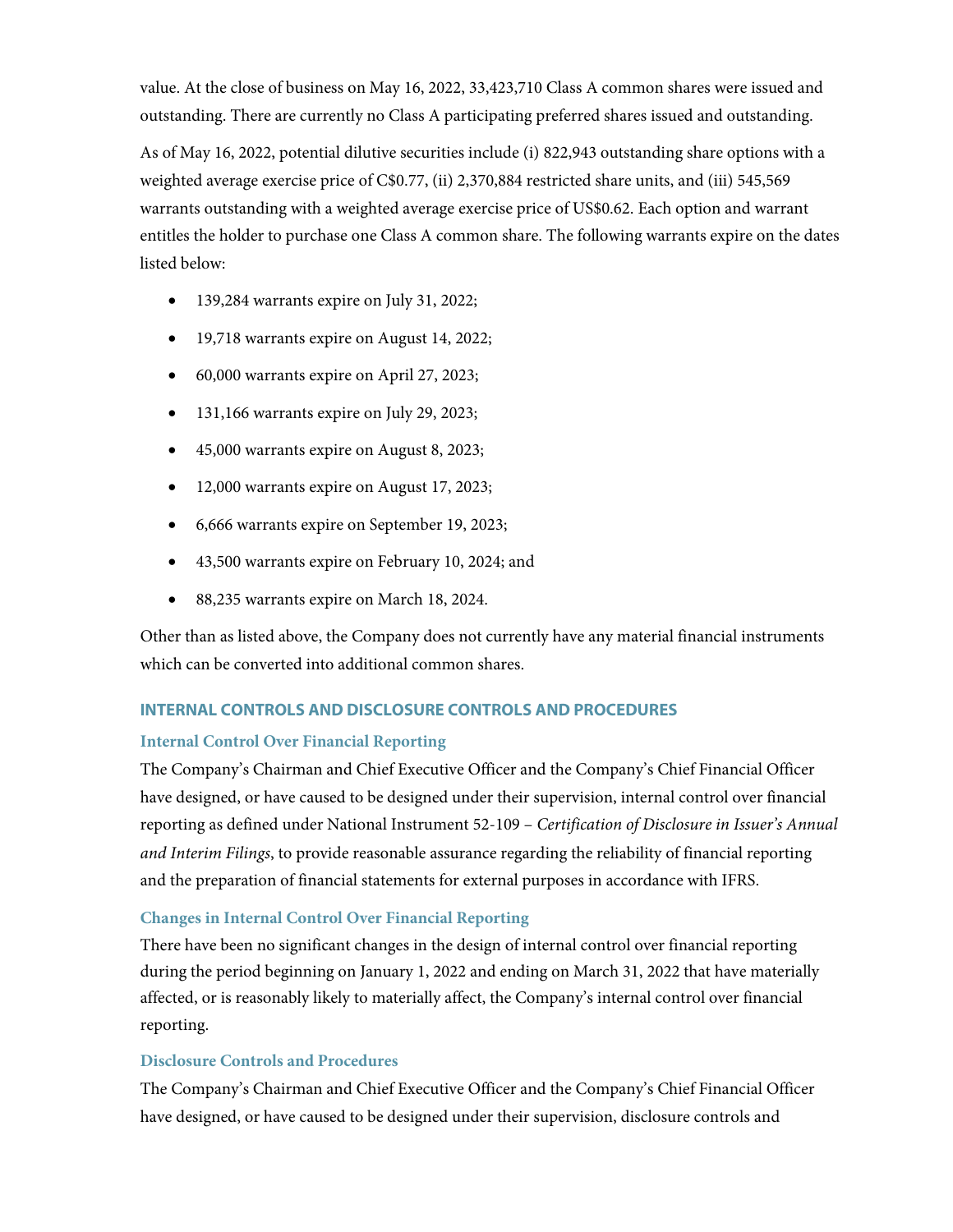procedures to provide reasonable assurance that material information relating to the Company has been made known to them and that information required to be disclosed in the Company's annual filings, interim filings or other reports filed by it or submitted by it under securities legislation is recorded, processed, summarized and reported within the time periods specified by applicable securities legislation.

# **RISKS AND UNCERTAINTIES**

The risks and uncertainties relating to the business and affairs of the Company are described in the Company's 2021 Annual Report and the Annual Information Form.

## **Additional Information**

Additional risk factors may be detailed in the Company's Annual Information Form, which can be found on the Company's Web site at [www.intermap.com](http://www.intermap.com/) and on SEDAR at [www.sedar.com.](http://www.sedar.com/)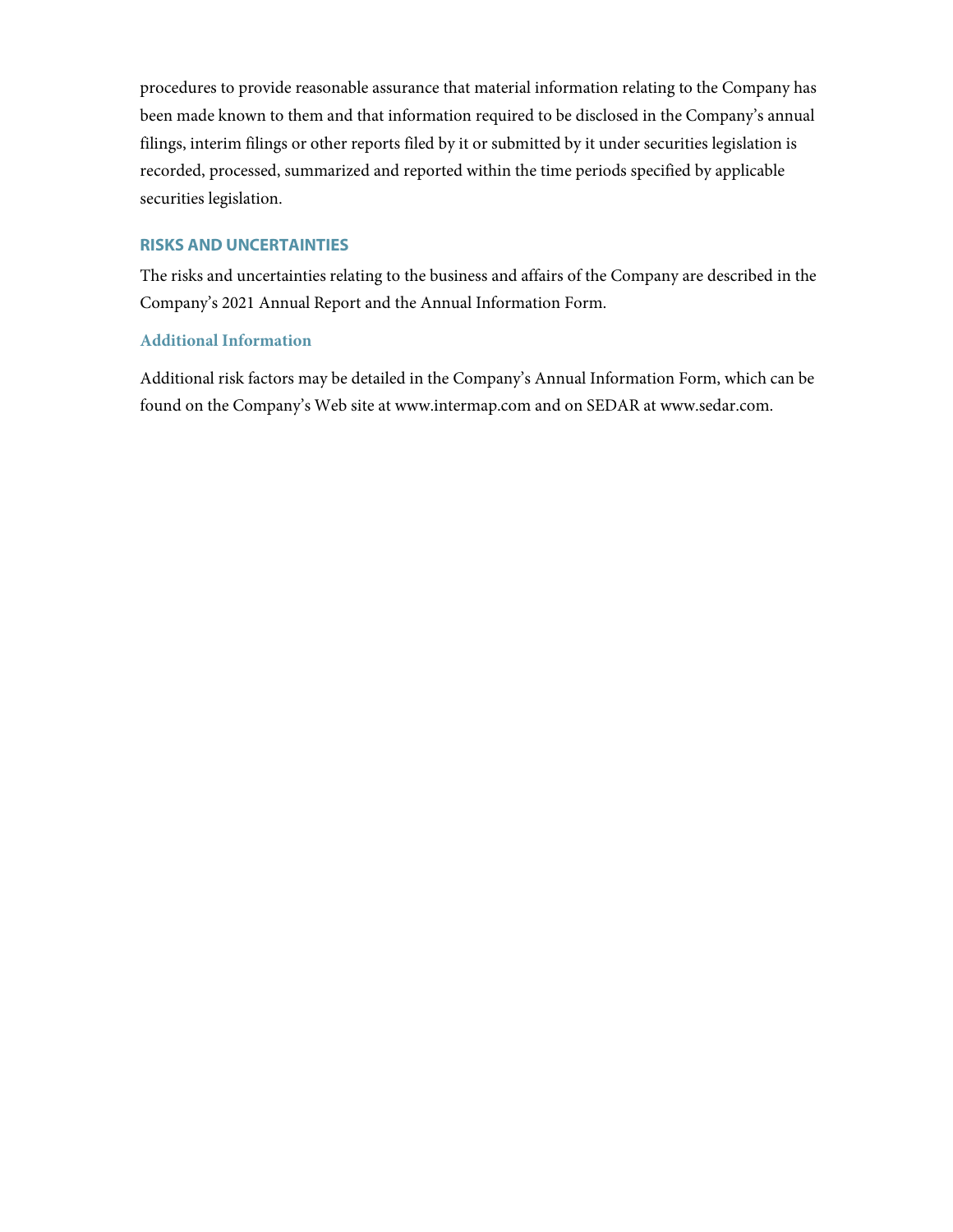Condensed Consolidated Interim Balance Sheets (In thousands of United States dollars) (Unaudited)

| Assets<br>Current assets:<br>\$<br>Cash<br>1,590<br>\$<br>188<br>1,094<br>Amounts receivable (Note 18)<br>914<br>Unbilled revenue<br>709<br>679<br>583<br>Prepaid expenses<br>472<br>3,976<br>2,253<br>49<br>39<br>Prepaid expenses<br>Property and equipment (Note 5)<br>2,127<br>2,480<br>Intangible assets (Note 6)<br>1,117<br>1,076<br>Right of use assets (Note 7)<br>419<br>497<br>Investment (Note 8)<br>1,062<br>1,062<br><b>Total assets</b><br>\$<br>8,709<br>s)<br>7,448<br>Liabilities and Shareholders' Equity<br>Current liabilities:<br>\$<br>Accounts payable and accrued liabilities (Note 9)<br>4,132<br>3,656<br>\$<br>Current portion of government loans (Note 10(b))<br>15<br>223<br>Lease obligations (Note 11)<br>251<br>Unearned revenue<br>2,253<br>1,721<br>Income taxes payable<br>6,623<br>5,641<br>Long-term project financing (Note 10(a))<br>192<br>188 | March 31<br>December 31,<br>2022<br>2021 |   |
|------------------------------------------------------------------------------------------------------------------------------------------------------------------------------------------------------------------------------------------------------------------------------------------------------------------------------------------------------------------------------------------------------------------------------------------------------------------------------------------------------------------------------------------------------------------------------------------------------------------------------------------------------------------------------------------------------------------------------------------------------------------------------------------------------------------------------------------------------------------------------------------|------------------------------------------|---|
|                                                                                                                                                                                                                                                                                                                                                                                                                                                                                                                                                                                                                                                                                                                                                                                                                                                                                          |                                          |   |
|                                                                                                                                                                                                                                                                                                                                                                                                                                                                                                                                                                                                                                                                                                                                                                                                                                                                                          |                                          |   |
|                                                                                                                                                                                                                                                                                                                                                                                                                                                                                                                                                                                                                                                                                                                                                                                                                                                                                          |                                          |   |
|                                                                                                                                                                                                                                                                                                                                                                                                                                                                                                                                                                                                                                                                                                                                                                                                                                                                                          |                                          |   |
|                                                                                                                                                                                                                                                                                                                                                                                                                                                                                                                                                                                                                                                                                                                                                                                                                                                                                          |                                          |   |
|                                                                                                                                                                                                                                                                                                                                                                                                                                                                                                                                                                                                                                                                                                                                                                                                                                                                                          |                                          |   |
|                                                                                                                                                                                                                                                                                                                                                                                                                                                                                                                                                                                                                                                                                                                                                                                                                                                                                          |                                          |   |
|                                                                                                                                                                                                                                                                                                                                                                                                                                                                                                                                                                                                                                                                                                                                                                                                                                                                                          |                                          |   |
|                                                                                                                                                                                                                                                                                                                                                                                                                                                                                                                                                                                                                                                                                                                                                                                                                                                                                          |                                          |   |
|                                                                                                                                                                                                                                                                                                                                                                                                                                                                                                                                                                                                                                                                                                                                                                                                                                                                                          |                                          |   |
|                                                                                                                                                                                                                                                                                                                                                                                                                                                                                                                                                                                                                                                                                                                                                                                                                                                                                          |                                          |   |
|                                                                                                                                                                                                                                                                                                                                                                                                                                                                                                                                                                                                                                                                                                                                                                                                                                                                                          |                                          |   |
|                                                                                                                                                                                                                                                                                                                                                                                                                                                                                                                                                                                                                                                                                                                                                                                                                                                                                          |                                          |   |
|                                                                                                                                                                                                                                                                                                                                                                                                                                                                                                                                                                                                                                                                                                                                                                                                                                                                                          |                                          |   |
|                                                                                                                                                                                                                                                                                                                                                                                                                                                                                                                                                                                                                                                                                                                                                                                                                                                                                          |                                          |   |
|                                                                                                                                                                                                                                                                                                                                                                                                                                                                                                                                                                                                                                                                                                                                                                                                                                                                                          |                                          |   |
|                                                                                                                                                                                                                                                                                                                                                                                                                                                                                                                                                                                                                                                                                                                                                                                                                                                                                          |                                          | 9 |
|                                                                                                                                                                                                                                                                                                                                                                                                                                                                                                                                                                                                                                                                                                                                                                                                                                                                                          |                                          |   |
|                                                                                                                                                                                                                                                                                                                                                                                                                                                                                                                                                                                                                                                                                                                                                                                                                                                                                          |                                          |   |
|                                                                                                                                                                                                                                                                                                                                                                                                                                                                                                                                                                                                                                                                                                                                                                                                                                                                                          |                                          | 4 |
|                                                                                                                                                                                                                                                                                                                                                                                                                                                                                                                                                                                                                                                                                                                                                                                                                                                                                          |                                          |   |
|                                                                                                                                                                                                                                                                                                                                                                                                                                                                                                                                                                                                                                                                                                                                                                                                                                                                                          |                                          |   |
| Long-term government loans (Note 10(b))<br>482<br>477                                                                                                                                                                                                                                                                                                                                                                                                                                                                                                                                                                                                                                                                                                                                                                                                                                    |                                          |   |
| 252<br>Lease obligations (Note 11)<br>290                                                                                                                                                                                                                                                                                                                                                                                                                                                                                                                                                                                                                                                                                                                                                                                                                                                |                                          |   |
| <b>Total liabilities</b><br>7,549<br>6,596                                                                                                                                                                                                                                                                                                                                                                                                                                                                                                                                                                                                                                                                                                                                                                                                                                               |                                          |   |
| Shareholders' equity:                                                                                                                                                                                                                                                                                                                                                                                                                                                                                                                                                                                                                                                                                                                                                                                                                                                                    |                                          |   |
| Share capital (Note 15(a))<br>207,574<br>206,102                                                                                                                                                                                                                                                                                                                                                                                                                                                                                                                                                                                                                                                                                                                                                                                                                                         |                                          |   |
| 261<br>Warrants<br>232                                                                                                                                                                                                                                                                                                                                                                                                                                                                                                                                                                                                                                                                                                                                                                                                                                                                   |                                          |   |
| Accumulated other comprehensive loss<br>(129)<br>(129)                                                                                                                                                                                                                                                                                                                                                                                                                                                                                                                                                                                                                                                                                                                                                                                                                                   |                                          |   |
| Contributed surplus (Note 15(b))<br>26,202<br>26,144                                                                                                                                                                                                                                                                                                                                                                                                                                                                                                                                                                                                                                                                                                                                                                                                                                     |                                          |   |
| <b>Deficit</b><br>(232, 748)<br>(231, 497)                                                                                                                                                                                                                                                                                                                                                                                                                                                                                                                                                                                                                                                                                                                                                                                                                                               |                                          |   |
| Total shareholders' equity<br>1,160<br>852                                                                                                                                                                                                                                                                                                                                                                                                                                                                                                                                                                                                                                                                                                                                                                                                                                               |                                          |   |
| Going concern (Note 2(a))                                                                                                                                                                                                                                                                                                                                                                                                                                                                                                                                                                                                                                                                                                                                                                                                                                                                |                                          |   |
| Total liabilities and shareholders' equity<br>S<br>8,709<br>s,<br>7,448                                                                                                                                                                                                                                                                                                                                                                                                                                                                                                                                                                                                                                                                                                                                                                                                                  |                                          |   |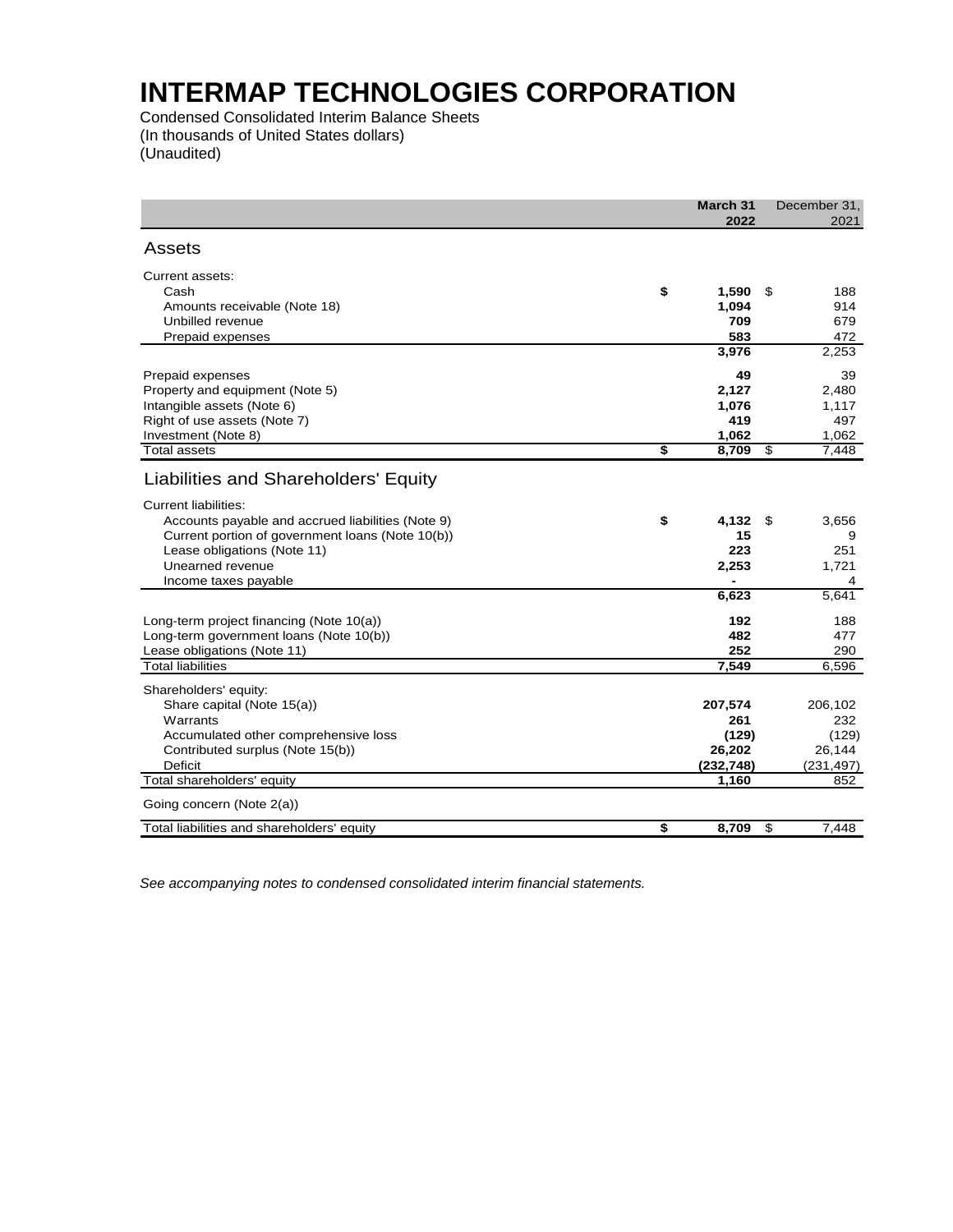Condensed Consolidated Interim Statements of Loss and Other Comprehensive Loss (In thousands of United States dollars, except per share information) (Unaudited)

| For the three months ended March 31,            | 2022           | 2021           |
|-------------------------------------------------|----------------|----------------|
| Revenue (Note 12)                               | \$<br>2,030    | \$<br>862      |
|                                                 |                |                |
| Expenses:                                       |                |                |
| Operating costs (Note 13(a))                    | 2,732          | 2,222          |
| Depreciation of property and equipment (Note 5) | 355            | 301            |
| Amortization of intangible assets (Note 6)      | 76             | 14             |
| Depreciation of right of use assets (Note 7)    | 78             | 79             |
| Gain on disposal of equipment (Note 5)          |                | (2)            |
|                                                 | 3,241          | 2,614          |
| <b>Operating loss</b>                           | (1, 211)       | (1, 752)       |
|                                                 |                |                |
| Government grants (Note 14)                     |                | 695            |
| Financing costs (Note 13(b))                    | (14)           | (16)           |
| Financing income                                | 1              |                |
| (Loss) gain on foreign currency translation     | (27)           | 1              |
| Loss before income taxes                        | (1, 251)       | (1,072)        |
| Income tax expense:                             |                |                |
| Current                                         |                | $\overline{5}$ |
|                                                 |                | $\overline{5}$ |
| Loss for the period                             | \$<br>(1,251)  | \$<br>(1,067)  |
| Other comprehensive loss:                       |                |                |
|                                                 |                |                |
| Items that are or may be reclassified           |                |                |
| subsequently to profit or loss:                 |                |                |
| Foreign currency translation differences        |                | (15)           |
|                                                 |                |                |
| Comprehensive loss for the period               | \$<br>(1, 251) | \$<br>(1,082)  |
| Basic and diluted loss per share                | \$<br>(0.04)   | \$<br>(0.04)   |
|                                                 |                |                |
| Weighted average number of Class A common       |                |                |
| shares - basic and diluted (Note 15(c))         | 30,803,843     | 25,198,529     |
|                                                 |                |                |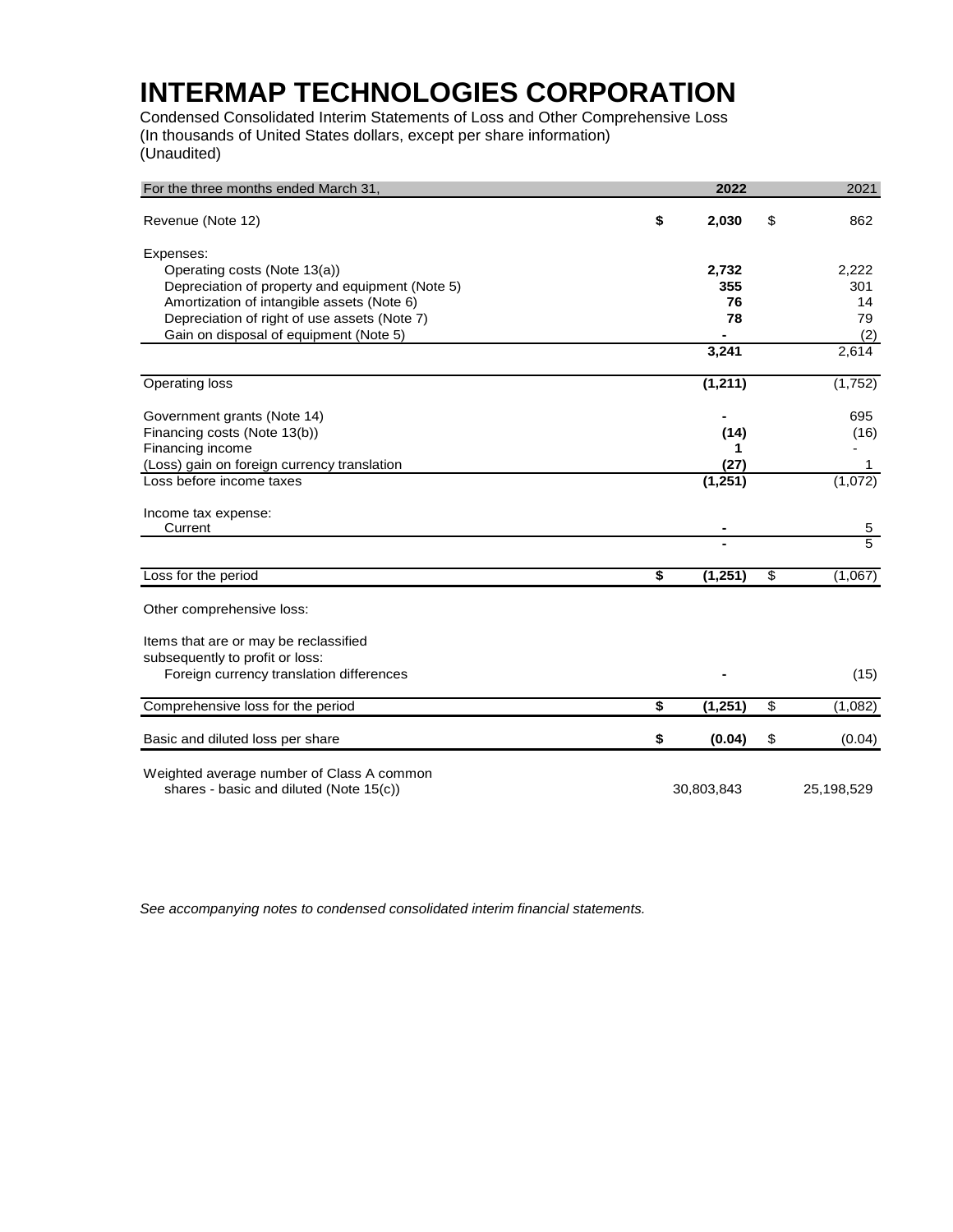Condensed Consolidated Interim Statements of Changes in Shareholders' (Deficiency) Equity (In thousands of United States dollars) (Unaudited)

|                                         |    | <b>Accumulated</b><br>Other<br><b>Contributed</b><br>Comprehensive<br>(Loss) Income<br><b>Share Capital Warrants</b><br><b>Surplus</b> |    |                          |    |           |    |       | <b>Deficit</b>           |      | Total   |
|-----------------------------------------|----|----------------------------------------------------------------------------------------------------------------------------------------|----|--------------------------|----|-----------|----|-------|--------------------------|------|---------|
|                                         |    |                                                                                                                                        |    |                          |    |           |    |       |                          |      |         |
| Balance at December 31, 2020            | \$ | 203,642                                                                                                                                | \$ | 93                       | \$ | 26,007 \$ |    | (115) | \$ (228, 141) \$         |      | 1,486   |
| Comprehensive loss for the period       |    | $\overline{\phantom{a}}$                                                                                                               |    |                          |    |           |    | (15)  | (1,067)                  |      | (1,082) |
| Share-based compensation                |    | $\overline{\phantom{a}}$                                                                                                               |    | $\overline{\phantom{a}}$ |    | 27        |    |       |                          |      | 27      |
| Balance at March 31, 2021               | \$ | 203,642                                                                                                                                | \$ | 93                       | \$ | 26,034    | \$ | (130) | \$ (229, 208) \$         |      | 431     |
|                                         |    |                                                                                                                                        |    |                          |    |           |    |       |                          |      |         |
| Balance at December 31, 2021            | \$ | 206,102                                                                                                                                | \$ | 232                      | \$ | 26,144    | \$ | (129) | \$ (231, 497) \$         |      | 852     |
| Comprehensive loss for the period       | \$ |                                                                                                                                        | \$ |                          | \$ | ٠         | \$ |       | \$<br>(1,251)            |      | (1,251) |
| Share-based compensation                |    |                                                                                                                                        |    |                          |    | 58        |    |       |                          |      | 58      |
| Private placement proceeds (Note 15(a)) |    | 1,611                                                                                                                                  |    |                          |    |           |    |       | $\overline{\phantom{a}}$ |      | 1,611   |
| <b>Issuance costs</b>                   |    | (139)                                                                                                                                  |    | 29                       |    |           |    |       | $\blacksquare$           |      | (110)   |
| Balance at March 31, 2022               | \$ | 207,574                                                                                                                                | \$ | 261                      | \$ | 26,202    | \$ | (129) | \$ (232,748)             | - \$ | 1,160   |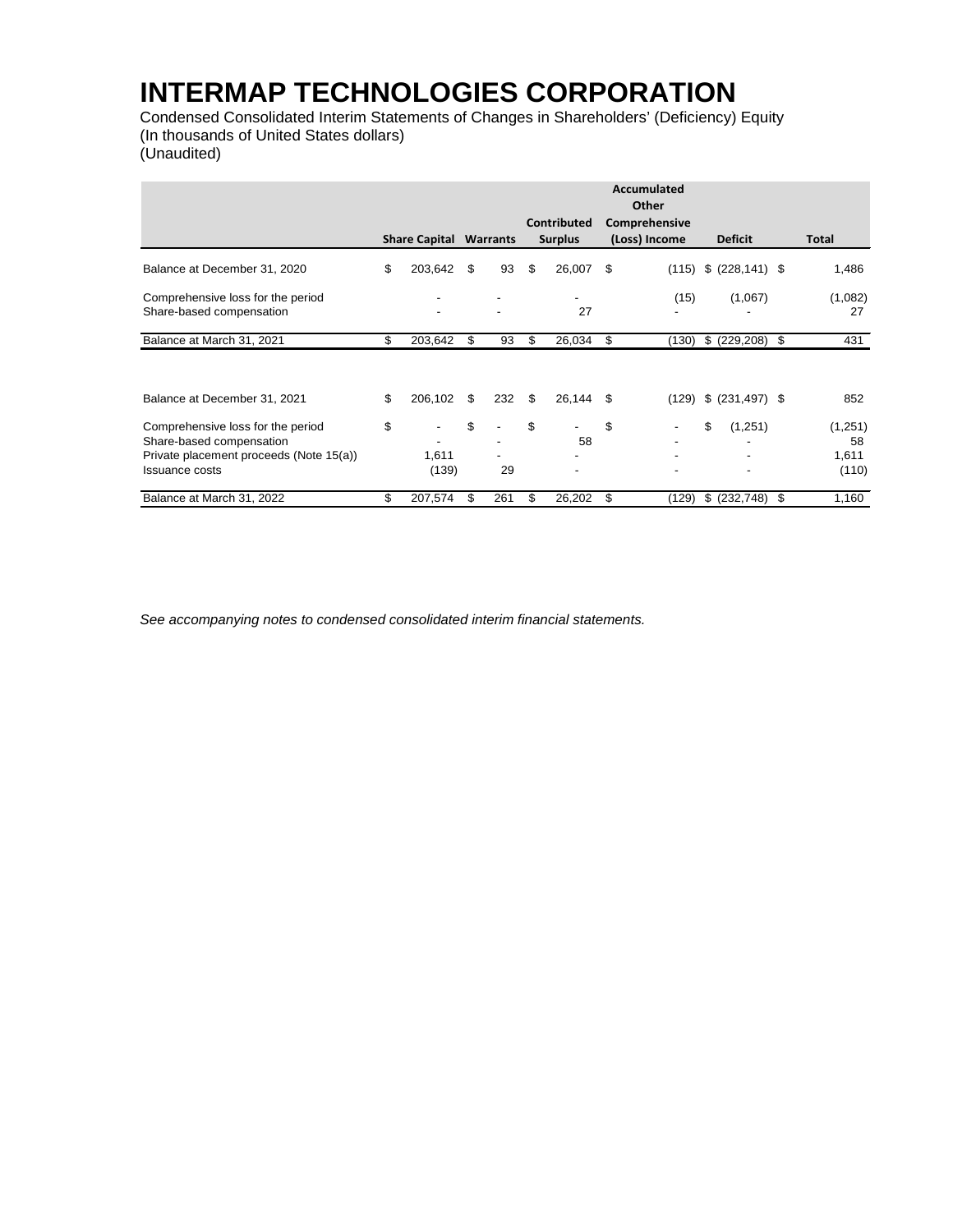Condensed Consolidated Interim Statements of Cash Flows (In thousands of United States dollars) (Unaudited)

| For the three months ended March 31,                  |    | 2021              |                         |         |  |  |
|-------------------------------------------------------|----|-------------------|-------------------------|---------|--|--|
| Operating activities:                                 |    |                   |                         |         |  |  |
| Net loss for the period                               | \$ | (1,251)           | \$                      | (1,067) |  |  |
| Interest paid                                         |    | (4)               |                         | (6)     |  |  |
| Income tax paid                                       |    | (4)               |                         |         |  |  |
| Adjustments for:                                      |    |                   |                         |         |  |  |
| Depreciation of property and equipment                |    | 355               |                         | 301     |  |  |
| Amortization of intangible assets                     |    | 76                |                         | 14      |  |  |
| Depreciation of right of use assets                   |    | 78                |                         | 79      |  |  |
| Share-based compensation expense                      |    | 58                |                         | 27      |  |  |
| Gain on disposal of equipment                         |    |                   |                         | (2)     |  |  |
| Financing costs                                       |    | 14                |                         | 16      |  |  |
| Current income tax expense                            |    |                   |                         | (5)     |  |  |
| Changes in working capital:                           |    |                   |                         |         |  |  |
| Amounts receivable                                    |    | (184)             |                         | (48)    |  |  |
| Unbilled revenue and prepaid expenses                 |    | (147)             |                         | 9       |  |  |
| Accounts payable and accrued liabilities              |    | 492               |                         | (116)   |  |  |
| Unearned revenue                                      |    | 532               |                         | 54      |  |  |
| Loss on foreign currency translation                  |    | (12)              |                         | (15)    |  |  |
| Cash flows provided by (used in) operating activities |    | 3                 |                         | (759)   |  |  |
| Investing activities:                                 |    |                   |                         |         |  |  |
| Purchase of property and equipment                    |    | (2)               |                         | (102)   |  |  |
| Additions to intangible assets                        |    | (35)              |                         | (95)    |  |  |
| Proceeds from sale of property and equipment          |    |                   |                         | 2       |  |  |
| Cash flows used in investing activities               |    | $\overline{(37)}$ |                         | (195)   |  |  |
|                                                       |    |                   |                         |         |  |  |
| Financing activities:                                 |    |                   |                         |         |  |  |
| Proceeds from private placement                       |    | 1,611             |                         |         |  |  |
| <b>Issuance costs</b>                                 |    | (110)             |                         |         |  |  |
| Payment of lease obligations                          |    | (75)              |                         | (71)    |  |  |
| Repayment of government loans                         |    | (2)               |                         |         |  |  |
| Cash flows provided by (used in) financing activities |    | 1,424             |                         | (71)    |  |  |
| Effect of foreign exchange on cash                    |    | 12                |                         | 1       |  |  |
| Increase (decrease) in cash                           |    | 1,402             |                         | (1,024) |  |  |
| Cash, beginning of period                             |    | 188               |                         | 1,778   |  |  |
| Cash, end of period                                   | S  | 1,590             | $\overline{\mathbb{S}}$ | 754     |  |  |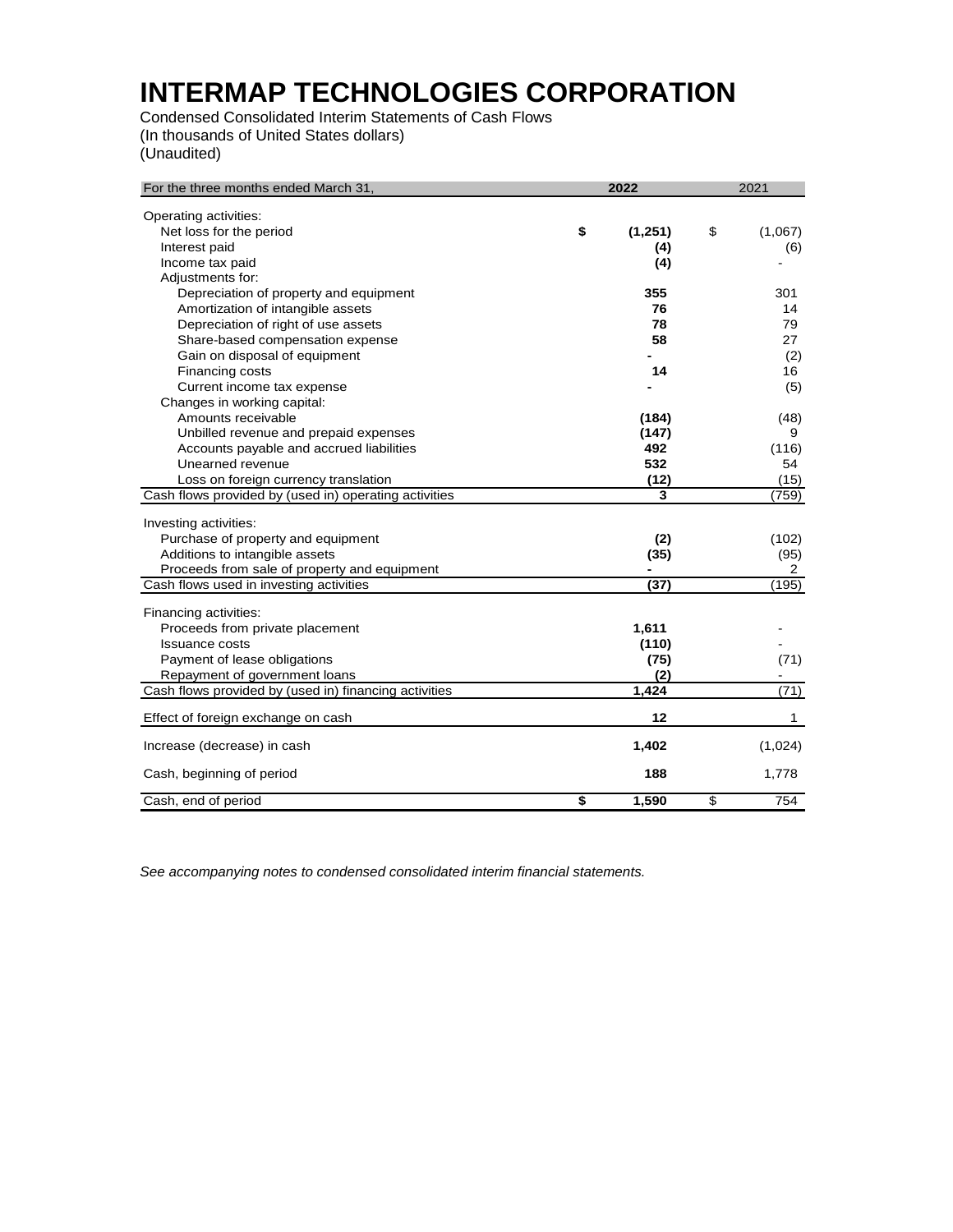Notes to Condensed Consolidated Interim Financial Statements (In thousands of United States dollars, except per share information) (Unaudited)

#### **For the three months ended March 31, 2022 and 2021 Page 1**

## **1. Reporting entity:**

Intermap Technologies<sup>®</sup> Corporation (the Company) is incorporated under the laws of Alberta, Canada. The head office of Intermap is located at 8310 South Valley Highway, Suite 240, Englewood, Colorado, USA 80112. Its registered office is located at 400, 3<sup>rd</sup> Avenue SW, Suite 3700, Calgary, Alberta, Canada T2P 4H2.

Intermap is a global location-based geospatial intelligence company, creating a wide variety of geospatial solutions and analytics for its customers. Intermap's geospatial solutions and analytics can be used in a wide range of applications including, but not limited to, location-based information, geospatial risk assessment, geographic information systems, engineering, utilities, global positioning systems maps, oil and gas, renewable energy, hydrology, environmental planning, wireless communications, transportation, advertising, and 3D visualization.

### **2. Basis of preparation:**

### **(a) Going concern:**

These condensed consolidated interim financial statements have been prepared assuming the Company will continue as a going concern. The going concern basis of presentation assumes the Company will continue in operation for the foreseeable future and can realize its assets and discharge its liabilities and commitments in the normal course of business. During the three months ended March 31, 2022, the Company reported an operating loss of \$1,211, net loss of \$1,251, and positive cash flows from operating activities of \$3. In addition, the Company has a shareholders' equity of \$1,160 and negative working capital of \$2,647 at March 31, 2022.

The above factors may be exacerbated by the ongoing COVID-19 pandemic and in the aggregate indicate there are material uncertainties which may cast significant doubt about the Company's ability to continue as a going concern. As COVID-19 related restrictions have started to lessen since the beginning of the pandemic, travel restrictions and complications remain, which continue to delay contracting timelines and impact project costs. In response to the COVID-19 pandemic the Company has taken actions to adapt to the current environment using teleconference platforms for trainings, customer meetings and conferences, and managed liquidity by participating in various government support programs, where applicable, including wage subsidies, tax payment deferrals and favorable credit facilities in the periods available. The Company's ability to continue as a going concern is dependent on management's ability to successfully secure sales with upfront payments, and / or obtain additional financing. Failure to achieve one or more of these requirements could have a materially adverse effect on the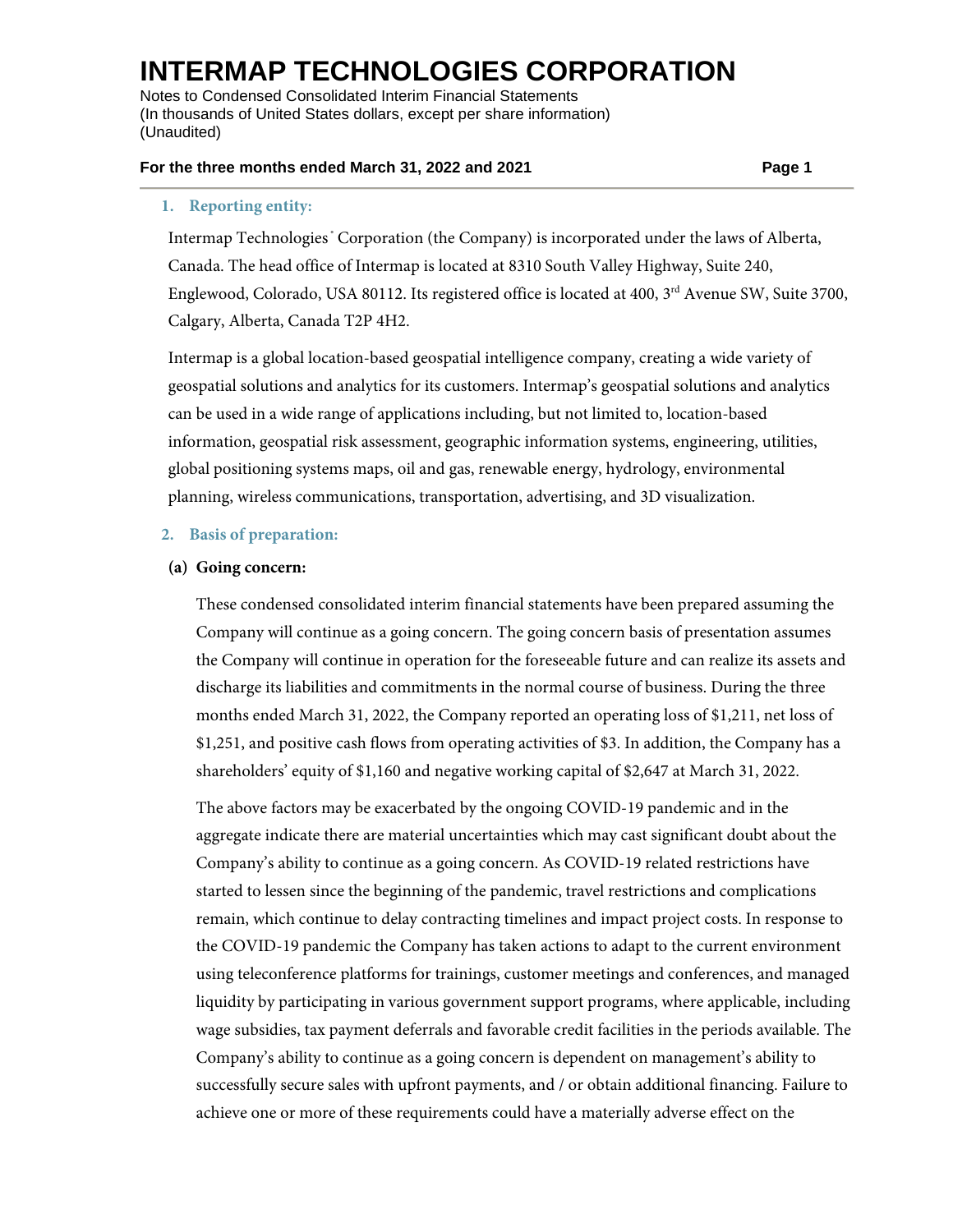Notes to Condensed Consolidated Interim Financial Statements (In thousands of United States dollars, except per share information) (Unaudited)

#### **For the three months ended March 31, 2022 and 2021 Page 2**

Company's financial condition and / or results of operations. The Board of Directors and management continue to take actions to address these issues including raising capital through a private placement, exploring options for additional capital and continues to secure contract wins to be recognized in future periods.

The condensed consolidated interim financial statements do not reflect adjustments that would be necessary if the going concern assumption was not appropriate. If the going concern basis was not appropriate for these consolidated financial statements, then adjustments would be necessary to the carrying value of assets and liabilities, the reported revenues and expenses, and the balance sheet classifications used.

## **(b) Statement of compliance:**

These condensed consolidated interim financial statements have been prepared in accordance with International Accounting Standard 34 (IAS 34) as issued by the International Accounting Standards Board (IASB).

The notes presented in these unaudited condensed consolidated interim financial statements include in general only significant changes and transactions occurring since the Company's last year-end and are not fully inclusive of all disclosures required by IFRS for annual financial statements. These unaudited condensed consolidated interim financial statements should be read in conjunction with the annual audited consolidated financial statements, including the notes thereto, for the year ended December 31, 2021 (the "2021 Annual Consolidated Financial Statements").

The policies applied in these condensed consolidated interim financial statements are based on IFRS issued and effective as of May 16, 2022, the date the Board of Directors approved the condensed consolidated interim financial statements.

## **(c) Measurement basis:**

The condensed consolidated interim financial statements have been prepared mainly on the historical cost basis. Other measurement bases used are described in the applicable notes.

## **(d) Use of estimates:**

Preparing condensed consolidated interim financial statements in conformity with IFRS requires management to make judgments, estimates and assumptions that affect the application of accounting policies and reported amounts of assets and liabilities, disclosure of contingent assets and liabilities at the date of the consolidated financial statements, and the reported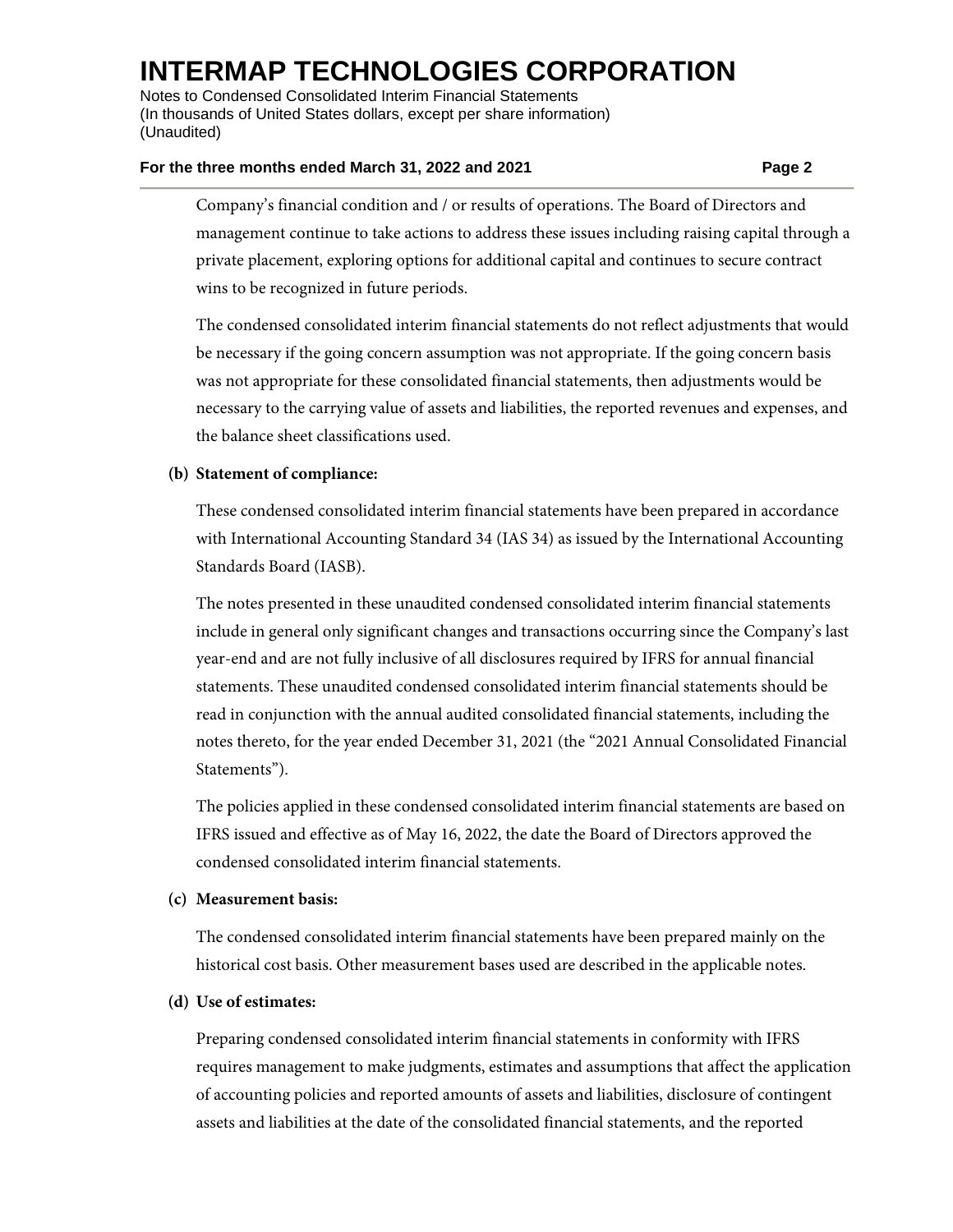Notes to Condensed Consolidated Interim Financial Statements (In thousands of United States dollars, except per share information) (Unaudited)

#### **For the three months ended March 31, 2022 and 2021 Page 3**

amounts of revenue and expenses during the period. Actual results could differ from these estimates.

The significant judgements made by management in applying the Company's accounting policies and the key sources of estimation uncertainty were the same as those described in the last annual financial statements.

The continuing uncertainty around the COVID-19 pandemic required the use of judgments and estimates in the preparation of the unaudited condensed consolidated interim financial statements for the period ended March 31, 2022. The future impact of COVID-19 uncertainties could generate, in future reporting periods, a significant impact to the reported amounts of assets, liabilities, revenue and expenses in these and any future consolidated financial statements. Examples of accounting estimates and judgments that may be impacted by the pandemic include, but are not limited to revenue recognition, investment, impairment of property and equipment and intangible assets, and allowance for expected credit losses.

## **3. Summary of significant accounting policies:**

These condensed consolidated interim financial statements have been prepared using the same accounting policies and methods that were used to prepare the Company's 2021 Annual Consolidated Financial Statements. There are no new accounting standards or amendments effective January 1, 2022 that would have had a material impact on the condensed consolidated interim financial statements.

# **4. New and revised IFRS accounting pronouncements:**

The IASB and International Financial Reporting Interpretations Committee (IFRIC) issued the following standards that have not been applied in preparing these condensed consolidated interim financial statements, as their effective dates fall within annual periods beginning after the current reporting period.

## **(a) Amendments to IAS 1 –** *Classification of Liabilities as current or non-current*

On January 23, 2020 the IASB issued amendments to IAS 1 – Presentation of financial statements, providing a more general approach to the classifications of liabilities based on the contractual agreements in place at the reporting date. The amendments apply to annual reporting periods beginning on or after January 1, 2023. Early adoption is permitted.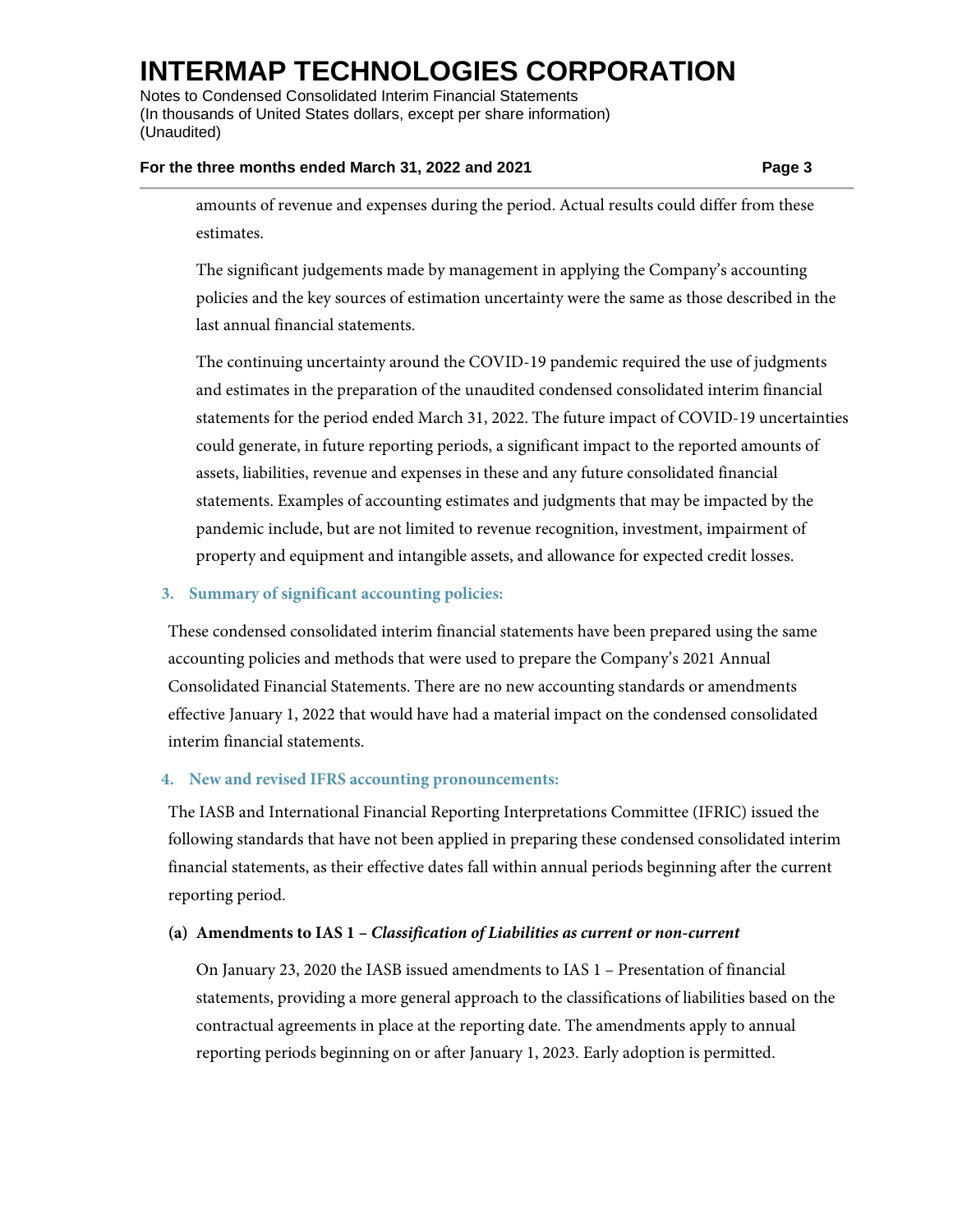Notes to Condensed Consolidated Interim Financial Statements (In thousands of United States dollars, except per share information) (Unaudited)

### **For the three months ended March 31, 2022 and 2021 Page 4**

## **(b) Amendments to IAS 1 and IFRS Practice Statement 2 –** *Disclosure of accounting policies*

On February 12, 2021 the IASB issued amendments to IAS 1 – Presentation of financial statements, to assist entities in determining which accounting policies to disclose in the financial statements. The amendments apply to annual reporting periods beginning on or after January 1, 2023. The amendments to IAS 1 require that an entity disclose its material accounting policies, instead of its significant accounting policies.

### **(c) Amendments to IAS 8 –** *Definition of accounting estimates*

On February 12, 2021 the IASB issued amendments to IAS 8 – Accounting Policies, Changes in Accounting Estimates and Errors, to assist entities to distinguish between accounting policies and accounting estimates. The amendments apply to annual periods beginning on or after January 1, 2023. The amendments to IAS 8 replace the definition of a "change in accounting estimates" with a definition of "accounting estimates". Under the new definition, accounting estimates are "monetary amounts in financial statements that are subject to measurement uncertainty". Entities develop accounting estimates if accounting policies require items in financial statements to be measured in a way that involved measurement uncertainty. The amendments confirm that a change in an accounting estimate that results from new information or new developments is not a correction of an error.

|                              |     | Aircraft<br>and<br>engines | Radar and<br>mapping<br>equipment |      | <b>Furniture</b><br>and<br>fixtures | Leasehold<br><i>improvements</i> |                                  | <b>Under</b><br>construction |                     |   | <b>Total</b> |
|------------------------------|-----|----------------------------|-----------------------------------|------|-------------------------------------|----------------------------------|----------------------------------|------------------------------|---------------------|---|--------------|
| Balance at December 31, 2021 | \$. | 530 \$                     | 1.789                             | - \$ | 8                                   | - \$                             | $\blacksquare$                   | \$                           | 153                 | S | 2,480        |
| Additions<br>Depreciation    |     | ۰<br>(30)                  | $\blacksquare$<br>(324)           |      | $\blacksquare$<br>(1)               |                                  | $\blacksquare$<br>$\blacksquare$ |                              | 2<br>$\blacksquare$ |   | (355)        |
| Balance at March 31, 2022    | S   | 500                        | \$<br>1.465                       | \$   |                                     | \$.                              |                                  | \$                           | 155                 | S | 2.127        |

#### **5. Property and equipment:**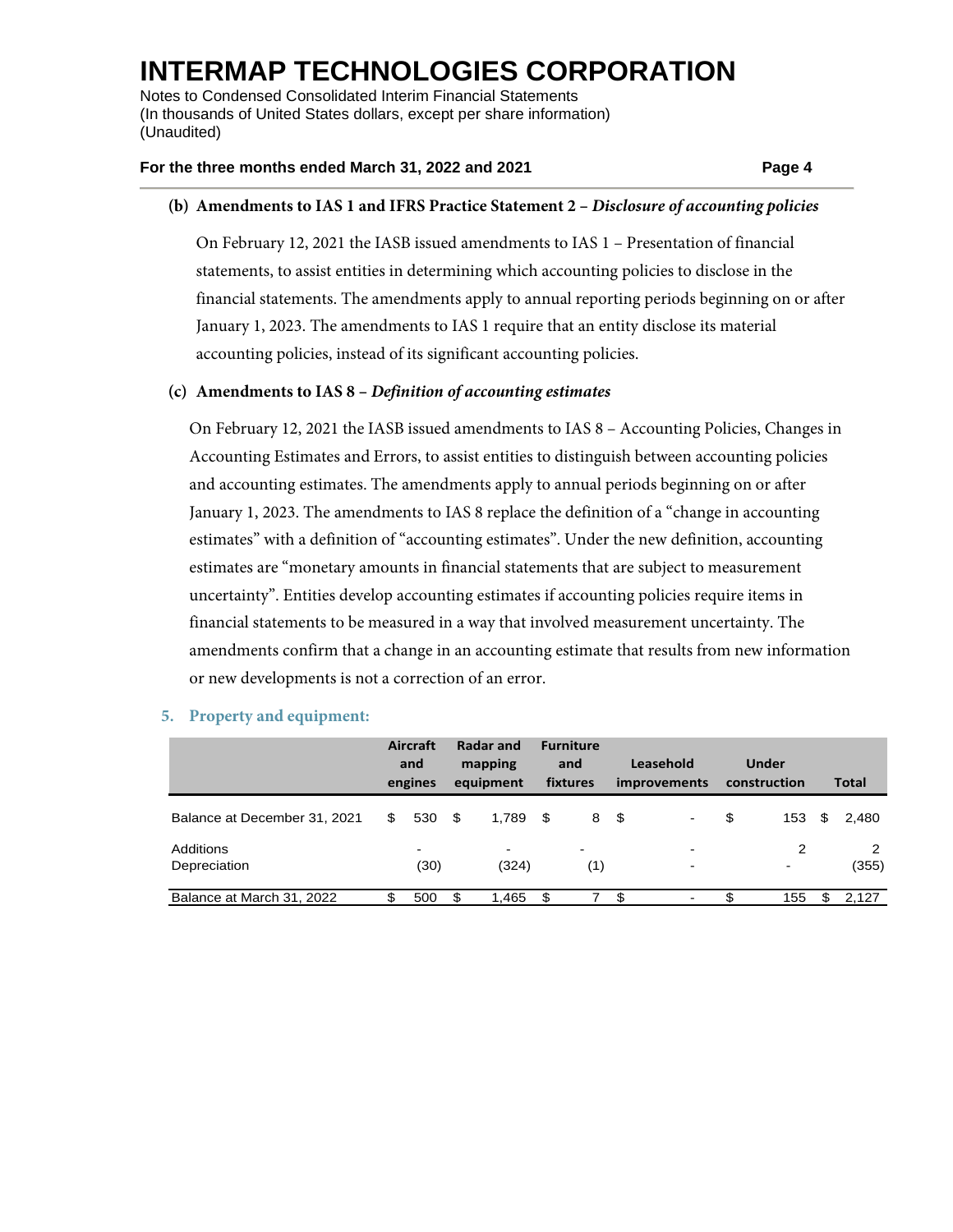Notes to Condensed Consolidated Interim Financial Statements (In thousands of United States dollars, except per share information) (Unaudited)

|                              | Aircraft<br><b>Radar and</b><br>mapping<br>and<br>engines<br>equipment |    |           | <b>Furniture</b><br>and<br>fixtures | Leasehold<br>improvements      | Under<br>construction |     | <b>Total</b> |
|------------------------------|------------------------------------------------------------------------|----|-----------|-------------------------------------|--------------------------------|-----------------------|-----|--------------|
| Cost                         | \$10,618                                                               | \$ | 33.225    | \$<br>$345$ \$                      | $1,074$ \$                     | 153                   | -\$ | 45,415       |
| Accumulated depreciation     | (10,088)                                                               |    | (31, 436) | (337)                               | (1,074)                        |                       |     | (42, 935)    |
| Balance at December 31, 2021 | \$<br>530                                                              | \$ | 1,789     | \$<br>8                             | \$                             | \$<br>153             | \$  | 2,480        |
| Cost                         | \$10.618                                                               | \$ | 33.225    | \$<br>$345$ \$                      | $1,074$ \$                     | 155                   | \$  | 45,417       |
| Accumulated depreciation     | (10, 118)                                                              |    | (31,760)  | (338)                               | (1,074)                        | $\overline{a}$        |     | (43, 290)    |
| Balance at March 31, 2022    | S<br>500                                                               | \$ | 1,465     | \$                                  | \$<br>$\overline{\phantom{0}}$ | \$<br>155             | \$  | 2,127        |

### **For the three months ended March 31, 2022 and 2021 Page 5**

During the three months ended March 31, 2022, the Company disposed of assets with an original cost of \$Nil (three months ended March 31, 2021 - \$20), a net book value of \$Nil (three months ended March 31, 2021 - \$Nil), recognized a gain of \$Nil (three months ended March 31, 2021 - \$2) on those assets and received cash proceeds of \$Nil (three months ended March 31, 2021 - \$2).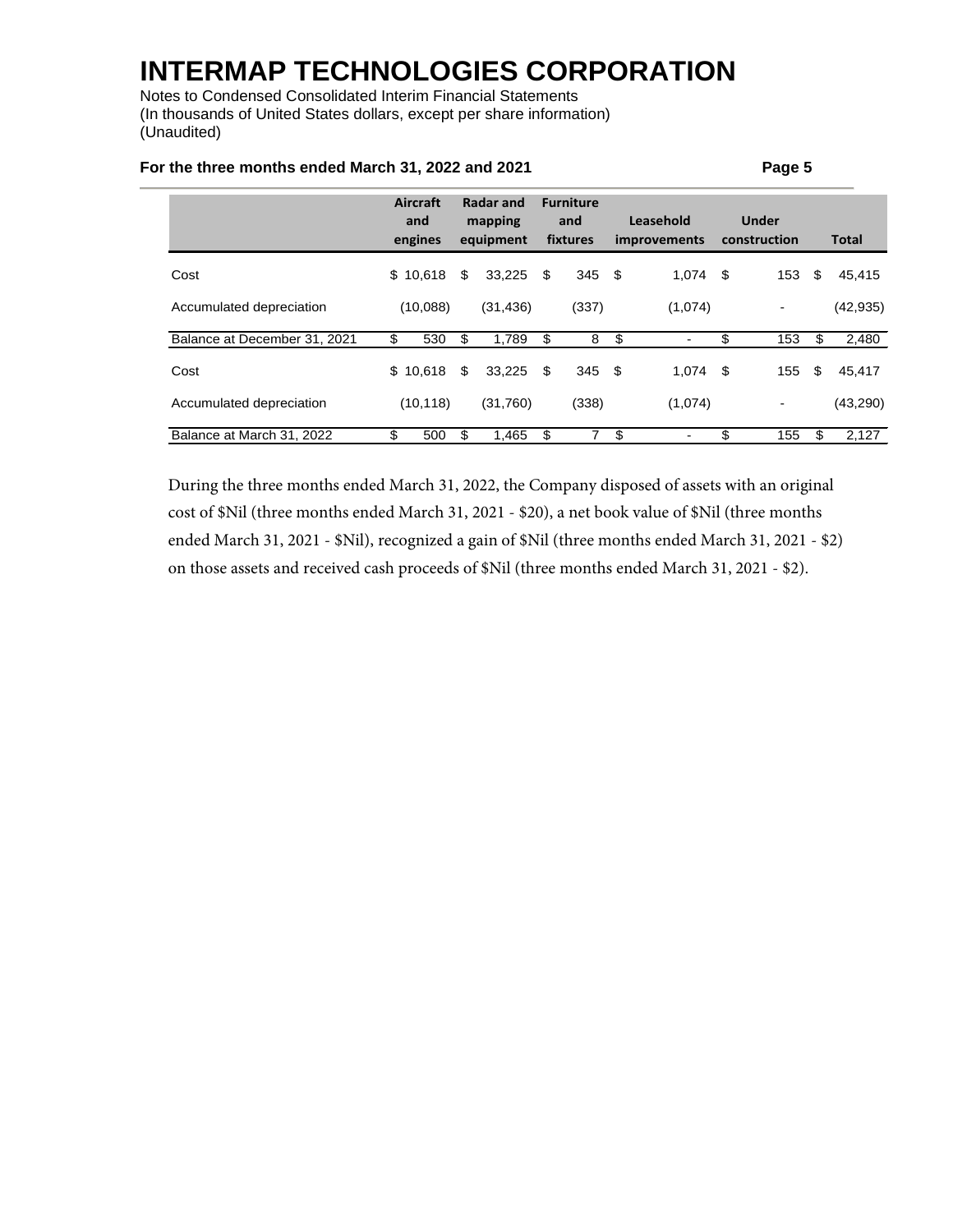Notes to Condensed Consolidated Interim Financial Statements (In thousands of United States dollars, except per share information) (Unaudited)

### **For the three months ended March 31, 2022 and 2021 Page 6**

#### **6. Intangible assets:**

|                              | Data<br>library | Data library<br>not yet<br>available for<br>use | <b>Total</b> |              |
|------------------------------|-----------------|-------------------------------------------------|--------------|--------------|
| Balance at December 31, 2021 | \$<br>946       | \$<br>171                                       | \$           | 1,117        |
| Additions<br>Amortization    | (76)            | 35                                              |              | 35<br>(76)   |
| Balance at March 31, 2022    | \$<br>870       | \$<br>206                                       | \$           | 1,076        |
|                              |                 | Data library<br>not yet                         |              |              |
|                              | Data<br>library | available for<br>use                            |              | <b>Total</b> |
| Cost                         | \$1,017         | \$<br>171                                       | \$           | 1,188        |
| Accumulated amortization     | (71)            | -                                               |              | (71)         |
| Balance at December 31, 2021 | \$<br>946       | \$<br>171                                       | \$           | 1,117        |
| Cost                         | 1,017           | 206                                             |              | 1,223        |
| Accumulated amortization     | (147)           |                                                 |              | (147)        |

# **7. Right of use assets:**

|                          |   | March 31, | December 31, |
|--------------------------|---|-----------|--------------|
|                          |   | 2022      | 2021         |
| <b>Beginning Balance</b> | S | 497       | 778<br>£.    |
| Depreciation             |   | (78)      | (316)        |
| New leases               |   | ۰         | 33           |
| Foreign Exchange         |   |           | 2            |
| <b>Ending Balance</b>    |   | 419       | 497          |

#### **8. Investment:**

The Company has an equity investment in shares of a privately held company over which the Company exercises no control or significant influence. The fair value of the equity investment at March 31, 2022 was estimated using a market-based approach with primarily unobservable inputs, including but not limited to non-binding offers entertained by the investee. At March 31, 2022 the fair value was estimated to be \$1,062 (December 31, 2021 - \$1,062) and is a level 3 fair value measurement. For the three months ended March 31, 2022, \$nil is recognized as a gain on fair value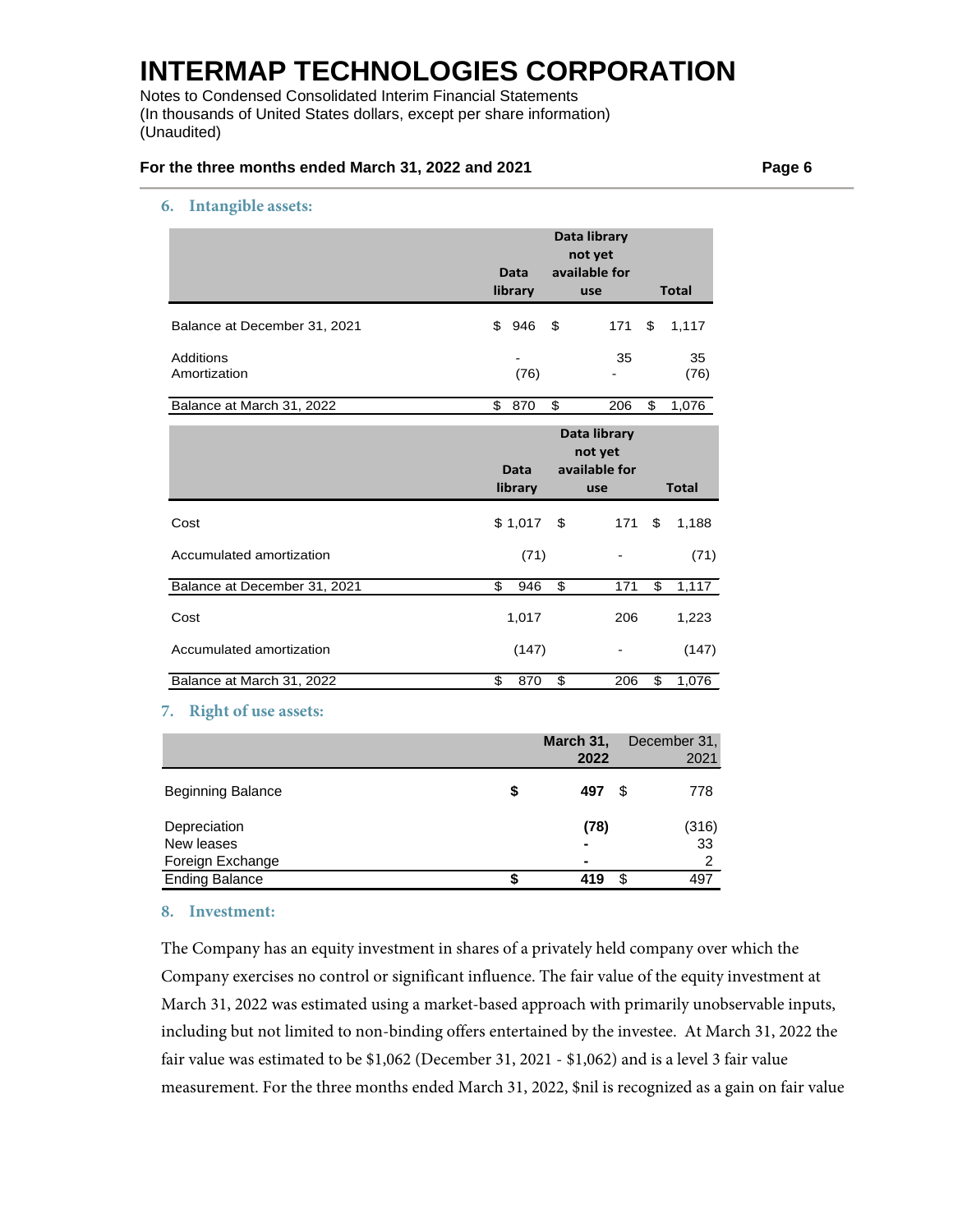Notes to Condensed Consolidated Interim Financial Statements (In thousands of United States dollars, except per share information) (Unaudited)

## **For the three months ended March 31, 2022 and 2021 Page 7**

remeasurement of the investment. A 20% change in the estimated value of the investment would impact net income by approximately \$212.

## **9. Accounts payable and accrued liabilities:**

|                           |   | March 31, |    | December 31, |
|---------------------------|---|-----------|----|--------------|
|                           |   | 2022      |    | 2021         |
| Accounts payable          | S | 2,529     | -S | 1,969        |
| <b>Accrued liablities</b> |   | 1,602     |    | 1,686        |
| Other taxes payable       |   |           |    |              |
|                           |   | 4.132     | £. | 3,656        |

## **10. Financial liabilities:**

The following table provides a reconciliation of movements of liabilities to cash flows arising from financing activities and balances at March 31, 2022:

|                                                                                                     | <b>Project</b><br><b>Financing</b> | Government<br>Loans |      | Lease<br><b>Obligations</b><br>(Note 11) | Total       |
|-----------------------------------------------------------------------------------------------------|------------------------------------|---------------------|------|------------------------------------------|-------------|
| Balance at December 31, 2021                                                                        | \$<br>188                          | \$<br>486           | - \$ | 541                                      | \$<br>1,215 |
| Changes from financing activities:<br>Payment of lease obligations<br>Repayment of government loans |                                    | (2)                 |      | (75)                                     | (75)<br>(2) |
| Total changes from financing activities                                                             |                                    | (2)                 |      | (75)                                     | (77)        |
| Foreign exchange                                                                                    | 4                                  | 8                   |      | 4                                        | 16          |
| Other changes:<br>Financing costs<br>Interest paid                                                  |                                    | 7<br>(2)            |      | 7<br>(2)                                 | 14<br>(4)   |
| Balance at March 31, 2022                                                                           | \$<br>192                          | \$<br>497           | \$   | 475                                      | \$<br>1,164 |

## **(a)Project financing:**

Reimbursable project development funds provided by a corporation designed to enable the development and commercialization of geomatics solutions in Canada. The funding is repayable upon the completion of a specific development project and the first sale of any of the resulting product(s). Repayment is to be made in quarterly installments equal to the lesser of 20% of the funding amount or 25% of the prior quarter's sales. There were no sales of the related products during the three months ended March 31, 2022.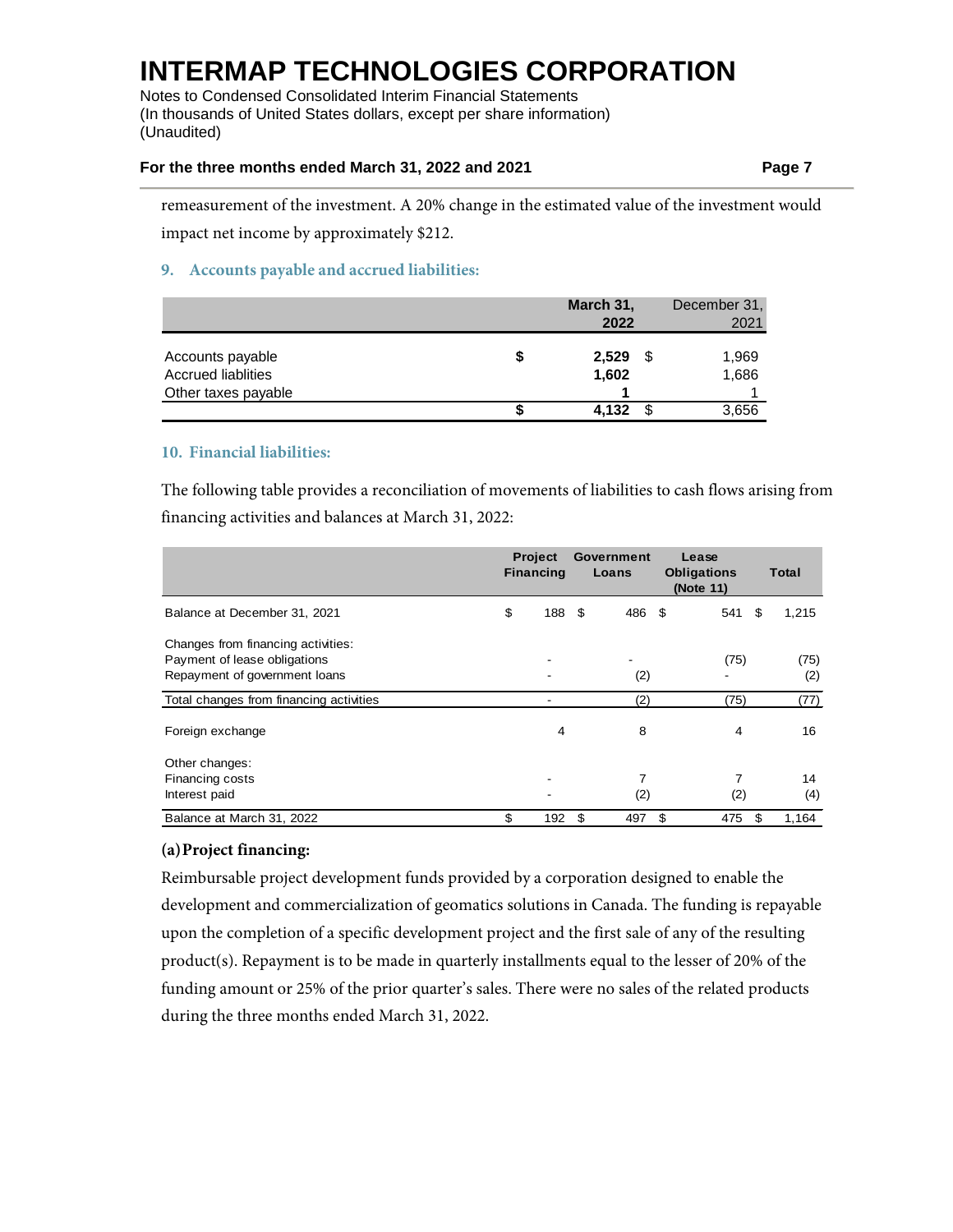Notes to Condensed Consolidated Interim Financial Statements (In thousands of United States dollars, except per share information) (Unaudited)

### **For the three months ended March 31, 2022 and 2021 Page 8**

### **(b) Government loans:**

|                                             | March 31,<br>2022        | December 31,<br>2021 |
|---------------------------------------------|--------------------------|----------------------|
| SBA loan<br>Western Development Canada Ioan | \$<br>153<br>- \$<br>344 | 154<br>332           |
|                                             | 497                      | 486                  |
| Less current portion                        | (15)                     | (9)                  |
| Long-term portion of project financing      | 482                      | 477                  |

## **i. SBA loan:**

On July 17, 2020, the Company received a \$150 long-term loan from the Small Business Administration (SBA). Interest will accrue at the rate of 3.75% per annum and payments of \$0.7 monthly began twelve months from the date the funds were received. The balance of principal and interest will be payable thirty years from the date of the note.

### **ii. Western Development Canada loan:**

On December 29, 2020, the Company received a \$385 (C\$494) long-term loan from Western Economic Diversification in Canada. The loan will be repaid in 36 monthly installments starting in January 2023. The loan is non-interest bearing, and therefore the fair value at inception must be estimated to account for an imputed interest factor. The value at inception was determined to be \$312, based on the estimated discount rate of 6.07%, and is subject to estimation uncertainty. The resulting discount of \$73 was recognized in government grants at December 31, 2020 and will be accreted through interest expense over the term of the loan using the effective interest method.

### **11. Lease obligations:**

The following table presents the contractual undiscounted cash flows for lease obligations which require the following payments for each period ending March 31:

| 2023 | \$ | 251 |
|------|----|-----|
| 2024 |    | 142 |
| 2025 |    | 68  |
| 2026 |    | 44  |
|      | S  | 505 |

Interest expense on lease obligations for the three months ended March 31, 2022 was \$7 (three months ended March 31, 2021 – \$9). Total cash outflow for leases was \$75 (three months ended March 31, 2021 – \$144), and \$79 (three months ended March 31, 2021 – \$73) for short-term and low-value operating leases for equipment and office spaces.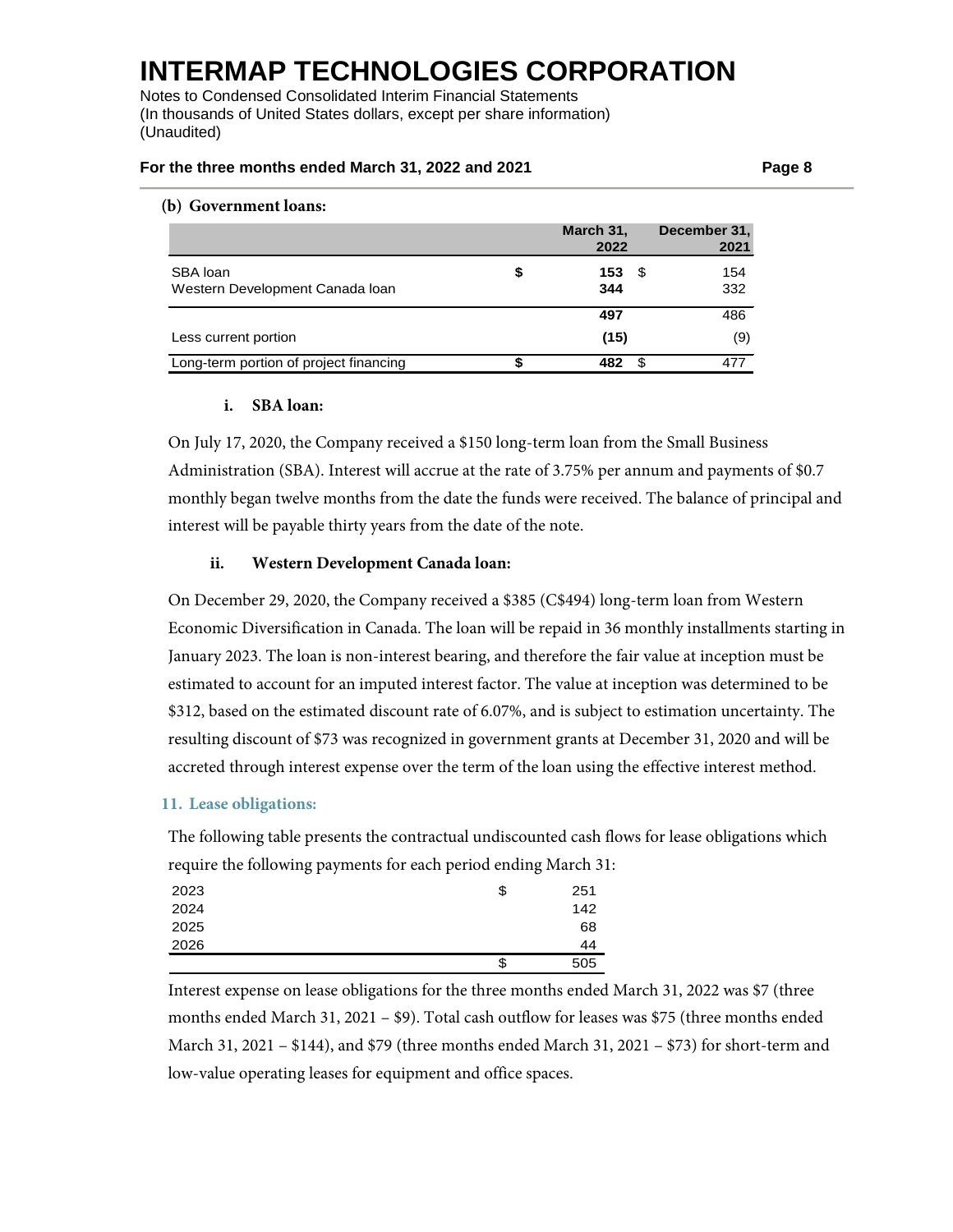Notes to Condensed Consolidated Interim Financial Statements (In thousands of United States dollars, except per share information) (Unaudited)

## **For the three months ended March 31, 2022 and 2021 Page 9**

The Company also has contractual undiscounted cash flows for short-term and low-value operating leases for equipment and maintenance that are not on the balance sheet which require the payments of \$264 for the twelve months ending March 31, 2023.

## **12. Revenue:**

Details of revenue are as follows:

| For the three months ended March 31, | 2022        |    |     |
|--------------------------------------|-------------|----|-----|
|                                      |             |    |     |
| <b>Acquisition services</b>          | \$<br>610   | \$ | 9   |
| Value-added data                     | 539         |    | 307 |
| Software and solutions               | 881         |    | 546 |
|                                      | \$<br>2,030 | \$ | 862 |
| Primary geographical market          |             |    |     |
| <b>United States</b>                 | \$<br>507   | \$ | 367 |
| Asia/Pacific                         | 705         |    | 97  |
| Europe                               | 818         |    | 398 |
|                                      | \$<br>2,030 | \$ | 862 |
| Timing of revenue recognition        |             |    |     |
| Upon delivery                        | \$<br>722   | \$ | 322 |
| Services overtime                    | 1,308       |    | 540 |
|                                      | \$<br>2,030 | \$ | 862 |

## **13. Operating and non-operating costs:**

## **(a) Operating costs:**

| For the three months ended March 31,          |   | 2022  | 2021 |       |  |
|-----------------------------------------------|---|-------|------|-------|--|
| Personnel                                     | S | 1.571 |      | 1,406 |  |
| Purchased services & materials <sup>(1)</sup> |   | 962   |      | 651   |  |
| Travel                                        |   | 32    |      |       |  |
| Facilities and other expenses                 |   | 167   |      | 159   |  |
|                                               |   | 2.732 |      | 2 222 |  |

(1) Purchased services and materials include aircraft costs, project costs, professional and consulting fees, and selling and marketing costs.

## **(b) Financing costs:**

| For the three months ended March 31, | 2022           | 2021 |  |  |
|--------------------------------------|----------------|------|--|--|
| Interest on government loans         |                |      |  |  |
| Interest on lease obligations        |                |      |  |  |
| Interest on accounts payable         | $\blacksquare$ |      |  |  |
|                                      |                |      |  |  |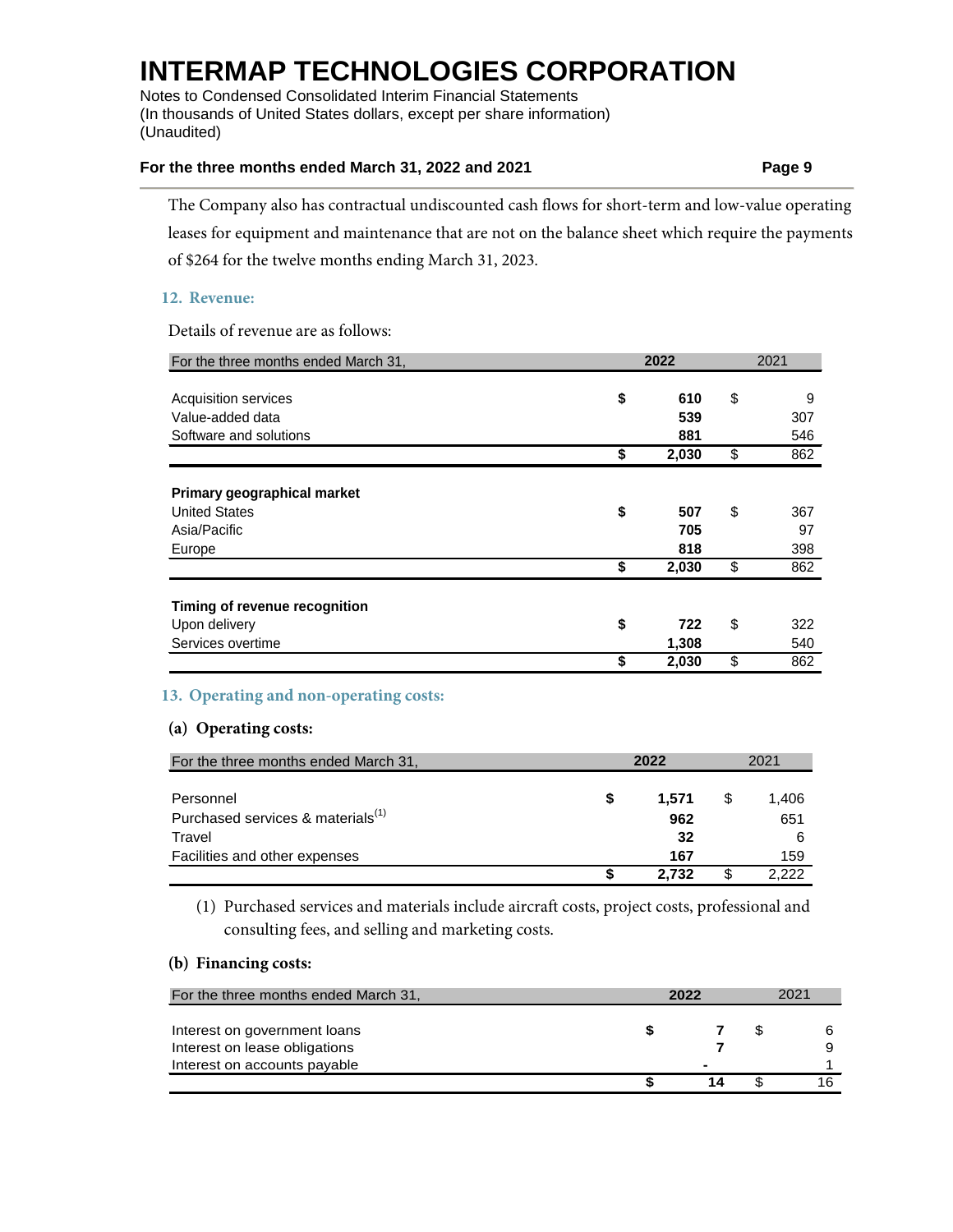Notes to Condensed Consolidated Interim Financial Statements (In thousands of United States dollars, except per share information) (Unaudited)

### **For the three months ended March 31, 2022 and 2021 Page 10**

#### **14. Government grants:**

The Company participated the following government assistance programs that were made available by various government agencies during 2021 to support COVID-19 relief:

| Three months ended March 31,     | 2022           | 2021 |     |  |
|----------------------------------|----------------|------|-----|--|
|                                  |                |      |     |  |
| Paycheck Protection Program      | $\blacksquare$ |      | 562 |  |
| <b>Employee Retention Credit</b> | $\blacksquare$ |      | 133 |  |
|                                  | $\blacksquare$ |      | 695 |  |

### **(a)Paycheck Protection Program (PPP):**

The Company received \$562 under the second round of the Paycheck Protection Program (PPP) in the United States during the first quarter of 2021. The PPP, established as part of the Coronavirus Aid, Relief and Economic Security Act, provides for loans to qualifying businesses for amounts up to 2.5 times of the average monthly payroll expenses of the qualifying business. The loans and accrued interest are forgivable after twenty-four weeks if the borrower uses the loan proceeds for eligible purposes, including payroll, benefits, rent and utilities. The unforgiven portion of the PPP loan is payable over two years at an interest rate of 1%, with a deferral of payments for the first six months. The Company used the proceeds for purposes consistent with the PPP and all amounts have been forgiven.

### **(b) Employee Retention Credit:**

The Company was eligible for \$133 under the Employee Retention Credit (ERC) in the United States during the first quarter of 2021. The ERC was a refundable tax credit against certain employment taxes equal to 70% of the qualified wages an eligible employer pays to employees. For each employee, wages up to ten thousand can be counted to determine the amount of the credit each quarter the Company meets the qualification criteria.

### **15. Share capital:**

#### **(a) Issued:**

|                              | <b>March 31, 2022</b> |                | December 31, 2021 |               |
|------------------------------|-----------------------|----------------|-------------------|---------------|
|                              | Number of             |                | Number of         |               |
| Class A common shares        | <b>Shares</b>         | Amount         | <b>Shares</b>     | Amount        |
| Balance, beginning of period | 29,415,422<br>\$      | 206.102        | 25,198,529        | 203.642<br>S  |
| Private placement            | 4,008,288             | 1.611          | 4,166,893         | 2,976         |
| <b>Issuance costs</b>        | $\blacksquare$        | (139)          |                   | (525)         |
| <b>RSU</b> conversion        |                       | $\blacksquare$ | 50,000            | 9             |
| Balance, end of period       | 33,423,710            | 207.574        | 29,415,422        | 206.102<br>\$ |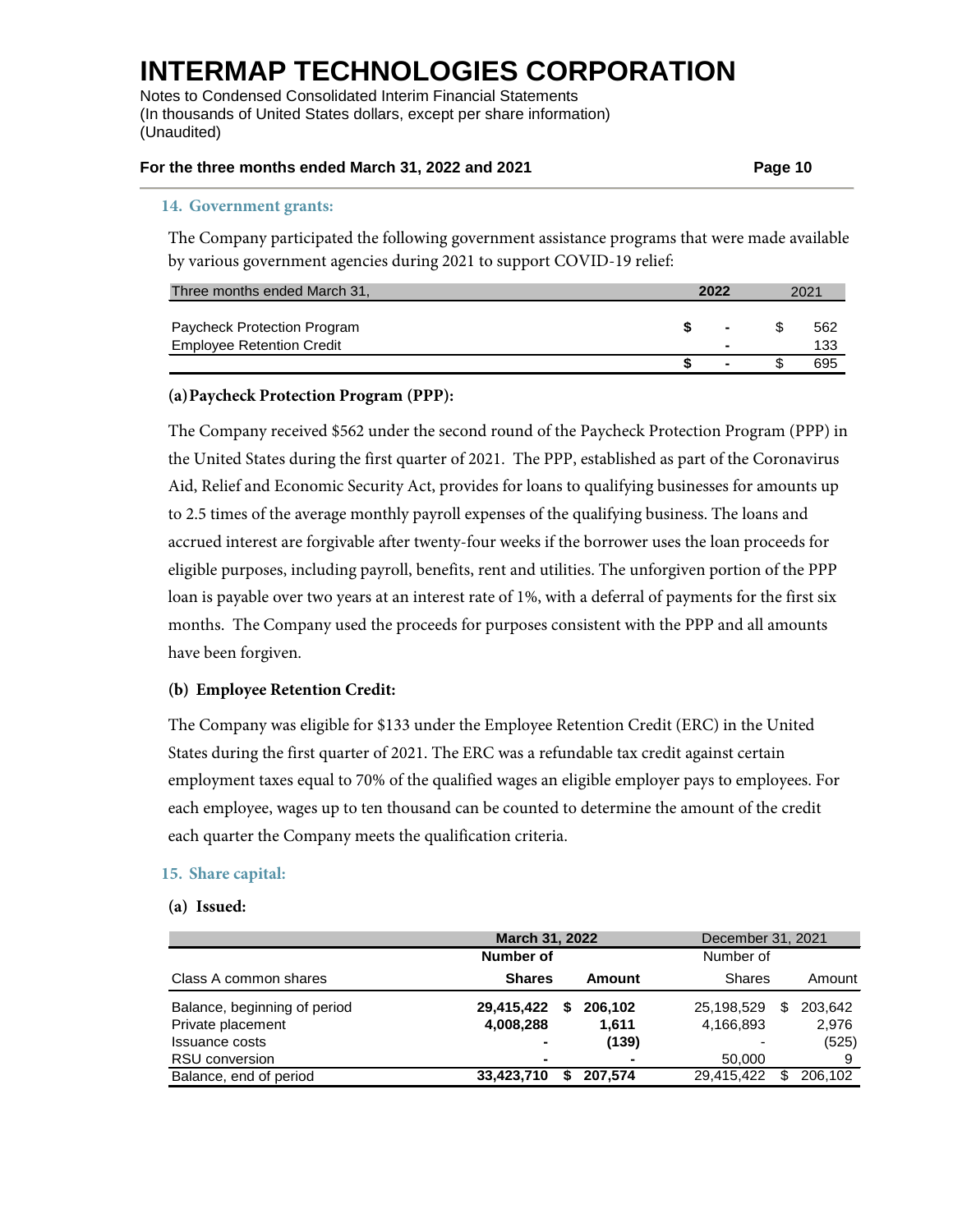Notes to Condensed Consolidated Interim Financial Statements (In thousands of United States dollars, except per share information) (Unaudited)

### **For the three months ended March 31, 2022 and 2021 Page 11**

On March 18, 2022, the Company issued 1,470,588 Class A common shares at C\$0.51 per share in connection with a private placement. The Company received \$596 in proceeds and recorded \$111 in issuance costs, of which \$19 settled through warrants (see Note 16) and \$92 was paid in cash.

During February 2022, the Company issued 2,537,700 Class A common shares at C\$0.51 per share in connection with two private placements. The Company received \$1,015 in proceeds and recorded \$28 in issuance costs, of which \$10 settled through warrants (see Note 16) and \$18 was paid in cash.

On April 27, 2021, the Company issued 613,005 Class A common shares at C\$0.87 per share in connection with a private placement. The Company received \$434 in proceeds and recorded \$73 in issuance costs, of which \$28 settled through warrants (see Note 16) and \$45 was paid in cash.

On July 30, 2021, the Company issued 2,241,667 Class A common shares at C\$0.90 per share in connection with the first tranche of a private placement. The company received \$1,605 in proceeds and recorded \$79 of issuance costs settled through warrants (see Note 16).

During August 2021, the Company issued 750,000 Class A common shares and 200,000 Class A common shares at C\$0.90 per share in connection with the second tranche of a private placement. The Company received \$680 in proceeds and recorded \$29 in issuance costs settled through warrants (see Note 16).

On August 11, 2021 50,000 restricted share units (RSUs) were converted to common shares that had a value of \$9 in contributed surplus that was reclassified to share capital (see Note 15(a) and (e)).

On September 20, 2021, the Company issued 362,221 Class A common shares at C\$0.90 per share in connection with the third tranche of a private placement. The Company received \$257 in proceeds and recorded \$3 in issuance costs settled through warrants (see Note 16). The Company also paid \$341 in cash relating to all three tranches during the third quarter of 2021.

|                                                                                   | March 31,<br>2022 |    | December 31.<br>2021 |
|-----------------------------------------------------------------------------------|-------------------|----|----------------------|
| Balance, beginning of period<br>Share-based compensation<br><b>Converted RSUs</b> | 26.144<br>58<br>۰ | S  | 26,007<br>146<br>(9) |
| Balance, end of period                                                            | 26.202            | \$ | 26.144               |

### **(b) Contributed surplus:**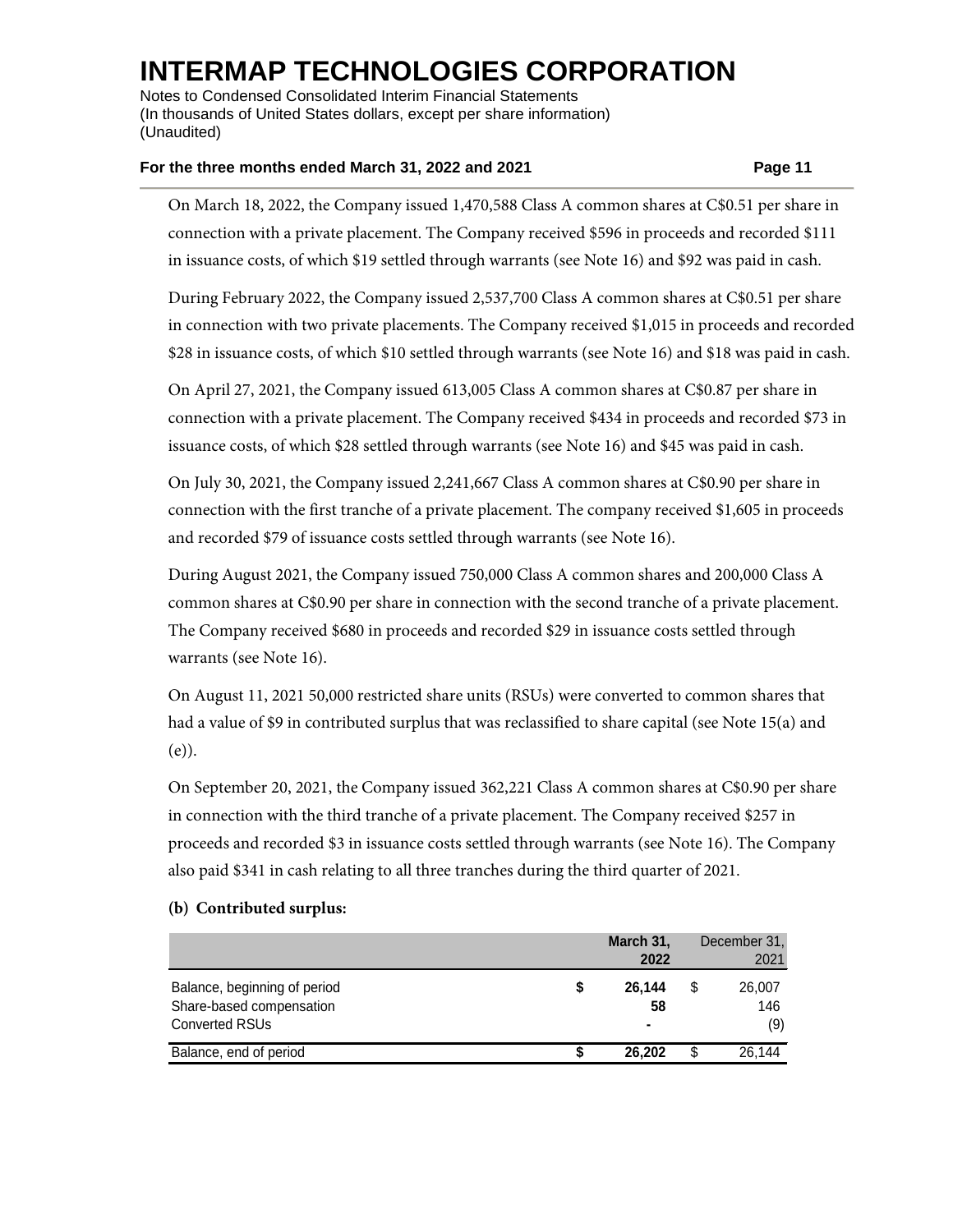Notes to Condensed Consolidated Interim Financial Statements (In thousands of United States dollars, except per share information) (Unaudited)

## **For the three months ended March 31, 2022 and 2021 Page 12**

## **(c) Loss per share:**

The calculation of loss per share is based on the weighted average number of Class A common shares outstanding. Where the impact of the exercise of options or warrants is anti-dilutive, they are not included in the calculation of diluted loss per share. The Company has incurred a net loss for each period presented and the inclusion of the outstanding options and warrants in the loss per share calculation are anti-dilutive and therefore not included in the calculation.

The underlying Class A common shares pertaining to 822,943 outstanding share options, 2,370,884 restricted share units (RSUs), and 545,569 outstanding warrants could potentially dilute earnings.

## **(d) Share option plan:**

The Company established a share option plan to provide long-term incentives to attract, motivate, and retain certain key employees, officers, directors, and consultants providing services to the Company. The plan permitted granting options to purchase up to 10% of the outstanding Class A common shares of the Company. The share option plan was replaced at the Annual General Meeting on March 15, 2018 (see Note  $15(e)$ ), and all options issued and outstanding at that time will remain until such time they are exercised, expired, or forfeited. As of March 31, 2022, 822,943 share options are issued and outstanding. No additional options will be issued under this plan.

The following tables summarize information regarding share options outstanding:

|                                                        |                                         | <b>December 31, 2021</b>                             |    | December 31, 2021                              |                                     |      |                                                |
|--------------------------------------------------------|-----------------------------------------|------------------------------------------------------|----|------------------------------------------------|-------------------------------------|------|------------------------------------------------|
|                                                        |                                         | Number of<br>shares<br>under option                  |    | Weighted<br>average<br>exercise<br>price (CDN) | Number of<br>shares<br>under option |      | Weighted<br>average<br>exercise<br>price (CDN) |
| Options outstanding,<br>beginning of period<br>Expired |                                         | 822,943 \$                                           |    | 0.77                                           | 895,325<br>(72, 382)                | - \$ | 0.81<br>1.25                                   |
| Options outstanding, end of period                     |                                         | 822,943                                              | \$ | 0.77                                           | 822,943                             | \$   | 0.77                                           |
| Options exercisable, end of period                     |                                         | 822,943                                              | \$ | 0.77                                           | 822,943                             | \$   | 0.77                                           |
| Exercise<br>Price<br>(CDN\$)                           | <b>Options</b><br>outstanding           | Weighted average<br>remaining<br>contractual life    |    | <b>Options</b><br>exercisable                  |                                     |      |                                                |
| 0.70<br>0.80<br>2.70                                   | 631,011<br>170,932<br>21,000<br>822,943 | 5.04 years<br>4.63 years<br>0.13 years<br>4.83 years |    | 631,011<br>170,932<br>21,000<br>822,943        |                                     |      |                                                |
|                                                        |                                         |                                                      |    |                                                |                                     |      |                                                |

During the three months ended March 31, 2022 and 2021, the Company recognized \$Nil of non-cash compensation expense related to the share option plan.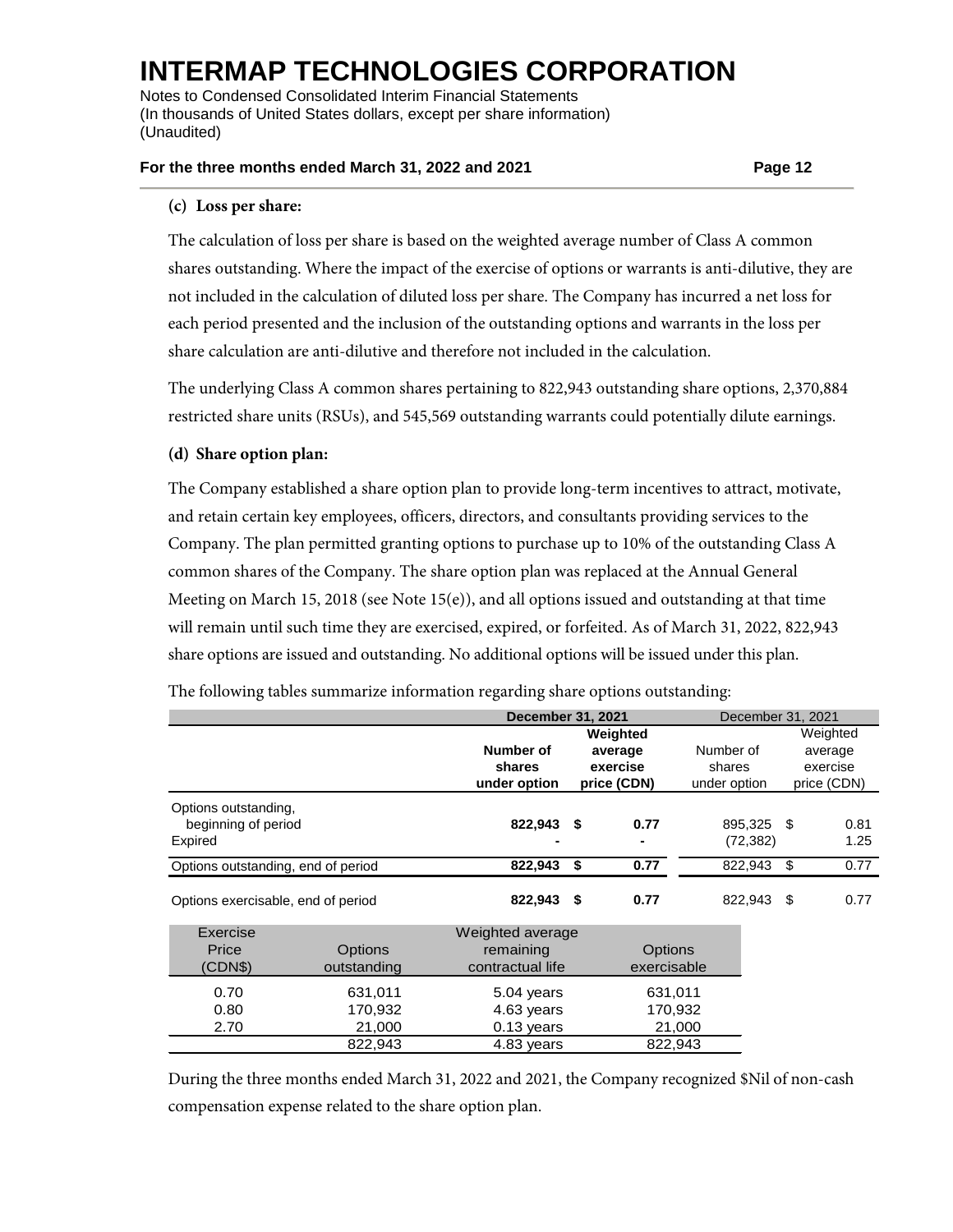Notes to Condensed Consolidated Interim Financial Statements (In thousands of United States dollars, except per share information) (Unaudited)

## **For the three months ended March 31, 2022 and 2021 Page 13**

## **(e) Omnibus plan:**

The omnibus plan was approved by the shareholders at the Annual General Meeting on March 15, 2018 and replaces the share option plan, the employee share compensation plan and the director's share compensation plan, which provided for shares to be issued to employees and directors as compensation for services. The omnibus plan permits the issuance of options, stock appreciation rights, restricted share units and other share-based awards under one single plan.

The maximum number of common shares reserved under the omnibus plan was 3,363,631. Any common shares reserved under the predecessor share option plan related to awards that expire or forfeit will be rolled into the omnibus plan. At the Annual General Meeting on June 29, 2021, shareholders approved replenishment of 997,253 Common Shares reserved for issuance under the Omnibus Incentive Plan, for a total reserve of 4,360,884. As of March 31, 2022, 822,943 share options and 2,370,884 RSUs are issued and outstanding. In addition, 872,183 Class A common shares were issued during 2018, 125,070 Class A common shares were issued during 2020, and 50,000 shares were issued during 2021 (see Note 15(a)) under the plan, leaving 119,804 awards remain available for future issuance.

|                                                                                                     | March 31,<br>2022        | December 31,<br>2021                          |
|-----------------------------------------------------------------------------------------------------|--------------------------|-----------------------------------------------|
|                                                                                                     | Number of<br><b>RSUs</b> | Number of<br><b>RSUs</b>                      |
| RSUs outstanding, beginning of period<br>Issued<br>Converted to common shares<br><b>Forfeitures</b> | 1,330,884<br>1,040,000   | 1,224,126<br>188,159<br>(50,000)<br>(31, 401) |
| RSUs outstanding, end of period                                                                     | 2,370,884                | 1,330,884                                     |

The following table summarizes information regarding RSUs outstanding:

During the three months ended March 31, 2022, 1,040,000 RSUs (three months ended March 31, 2021 – 15,000) were issued at a weighted average grant date fair value of C\$0.59 per share (three months ended March 31, 2021 – C\$0.69 per share). During the three months ended March 31, 2022, the Company recognized \$58 (three months ended March 31, 2021 – \$27) of non-cash compensation expense related to the RSUs.

## **(f) Share-based compensation expense:**

Non-cash compensation expense has been included in operating costs with respect to the share options, RSUs and shares granted to employees and non-employees as follows: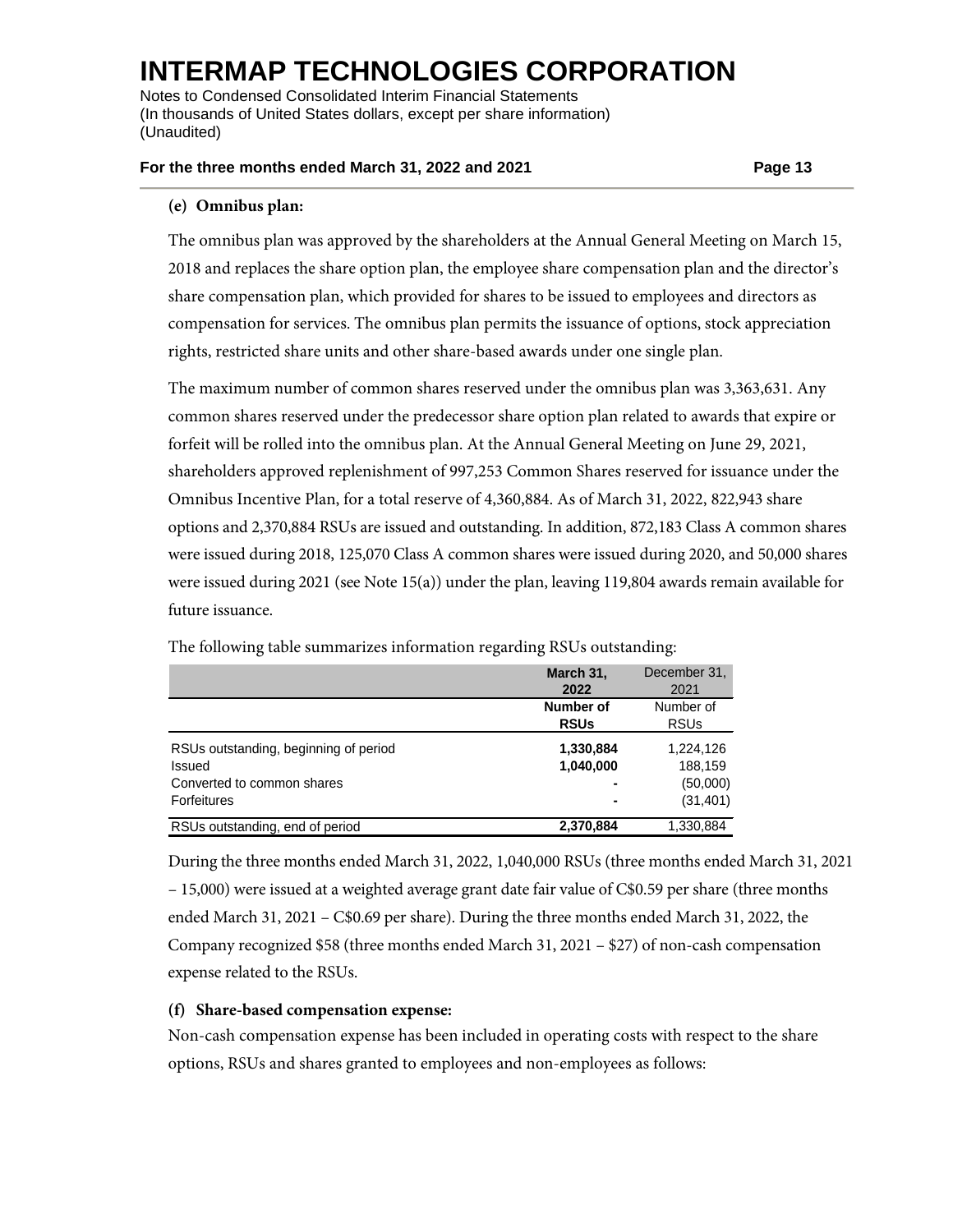Notes to Condensed Consolidated Interim Financial Statements (In thousands of United States dollars, except per share information) (Unaudited)

### For the three months ended March 31, 2022 and 2021

| Page 14 |
|---------|
|---------|

| For the three months ended March 31, | 2022     | 2021 |
|--------------------------------------|----------|------|
| Employees<br>Directors and advisors  | 29<br>29 | 18   |
| Non-cash compensation                | 58       |      |

## **16. Class A common share purchase warrants:**

The following table details the number of Class A common share purchase warrants outstanding at each balance sheet date:

|                   |                     |                    |                | <b>Number of</b><br>Warrants |                              | <b>Number of</b><br><b>Warrants</b> |
|-------------------|---------------------|--------------------|----------------|------------------------------|------------------------------|-------------------------------------|
|                   |                     |                    |                | Outstanding                  |                              | <b>Outstanding</b>                  |
|                   |                     | <b>Exercise</b>    |                | <b>December</b>              |                              | <b>March</b>                        |
| <b>Grant Date</b> | <b>Expiry Date</b>  | <b>Price</b>       | <b>Granted</b> | 31, 2021                     | <b>Issued</b>                | 31, 2022                            |
|                   |                     |                    |                |                              |                              |                                     |
| 8/5/2020          | 7/31/2022 US\$ 0.42 |                    | 139,284        | 139,284                      | $\qquad \qquad \blacksquare$ | 139,284                             |
| 8/17/2020         | 8/14/2022 US\$ 0.42 |                    | 19.718         | 19.718                       |                              | 19.718                              |
| 4/27/2021         | 4/27/2023 US\$ 0.73 |                    | 60.000         | 60.000                       | -                            | 60,000                              |
| 7/30/2021         | 7/29/2023 US\$ 0.80 |                    | 131,166        | 131,166                      |                              | 131,166                             |
| 8/9/2021          |                     | 8/8/2023 US\$ 0.80 | 45.000         | 45.000                       | -                            | 45,000                              |
| 8/18/2021         | 8/17/2023 US\$ 0.88 |                    | 12.000         | 12.000                       |                              | 12.000                              |
| 9/20/2021         | 9/19/2023 US\$ 0.87 |                    | 6,666          | 6,666                        |                              | 6,666                               |
| 2/11/2022         | 2/10/2024 US\$ 0.54 |                    | 43,500         |                              | 43,500                       | 43,500                              |
| 3/18/2022         | 3/17/2024 US\$ 0.54 |                    | 88,235         |                              | 88,235                       | 88,235                              |
|                   |                     |                    | 545.569        | 413.834                      | 131.735                      | 545.569                             |

Each warrant entitles its holder to purchase one Class A common share.

## **17. Segmented information:**

The operations of the Company are in one industry segment: digital mapping and related services. Revenue by geographic segment is included in Note 12.

Property and equipment of the Company are located as follows:

|                      |       | March 31, 2022 December 31, 2021 |
|----------------------|-------|----------------------------------|
| <b>United States</b> | 2,080 | 2,425                            |
| Europe               | 32    | 37                               |
| Asia/Pacific         | 15    | 18                               |
|                      | 2.127 | 2,480                            |

A summary of sales to major customers that exceeded 10% of total sales during each period are as follows:

| Three months ended March 31, | 2022       | ∩∩1 |
|------------------------------|------------|-----|
| Customer A<br>Customer B     | 610<br>186 | 28  |
|                              | 796        |     |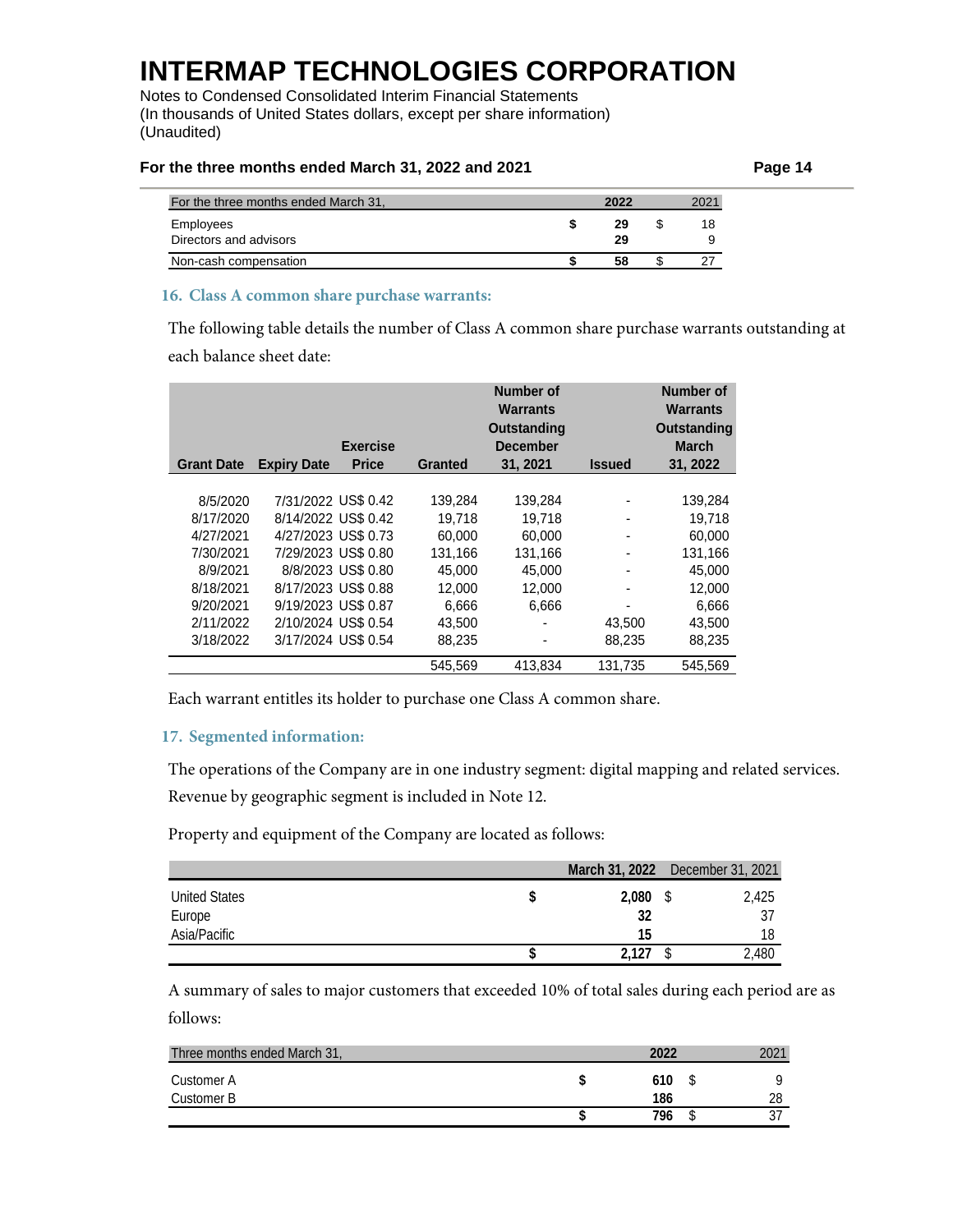Notes to Condensed Consolidated Interim Financial Statements (In thousands of United States dollars, except per share information) (Unaudited)

### **For the three months ended March 31, 2022 and 2021 Page 15**

#### **18. Financial risk management:**

The Company has exposure to the following risks from its use of financial instruments: credit risk, market risk, liquidity risk, and capital risk. Management, the Board of Directors, and the Audit Committee monitor risk management activities and review the adequacy of such activities. There have been no significant changes to the Company's risk management strategies since December 31, 2021.

## Amounts receivable as of March 31, 2022 and December 31, 2021, consist of:

|                                 | March 31, | December 31, |
|---------------------------------|-----------|--------------|
|                                 | 2022      | 2021         |
|                                 |           |              |
| Trade receivables               | 897       | 398          |
| Other miscellaneous receivables | 197       | 516          |
|                                 | 1.094     | 914          |

## Trade receivables by geography consist of:

|                                                | March 31,<br>2022       | December 31,<br>2021    |
|------------------------------------------------|-------------------------|-------------------------|
| <b>United States</b><br>Europe<br>Asia/Pacific | \$<br>489<br>239<br>169 | -\$<br>117<br>198<br>83 |
|                                                | 897                     | 398<br>\$               |

An aging of the Company's trade receivables are as follows:

|              | March 31,      | December 31, |
|--------------|----------------|--------------|
|              | 2022           | 2021         |
|              |                |              |
| Current      | \$<br>587      | 362<br>\$    |
| 31-60 days   | 230            | 36           |
| 61-90 days   | 80             | ٠            |
| Over 91 days | $\blacksquare$ | -            |
|              | \$<br>897      | 398<br>\$    |

The balance of the past due amounts relates to reoccurring customers and are considered collectible.

## **19. Fair values:**

The fair values of the financial assets and liabilities are determined at the amount at which the instrument could be exchanged in a current transaction between willing parties, other than in a forced or liquidation sale.